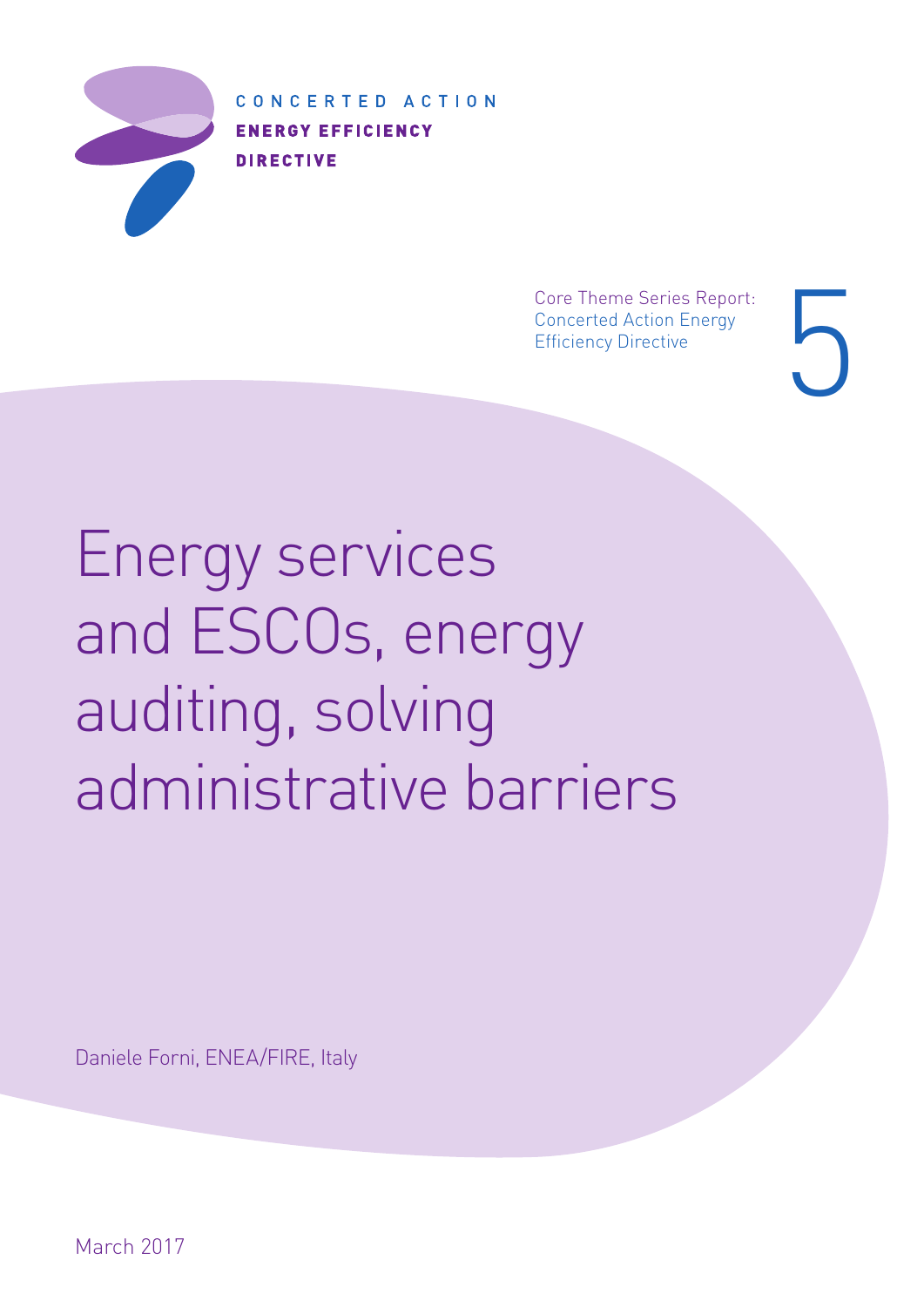Among the other measures to promote energy efficiency, the EED requires the removal of regulatory and non-regulatory barriers deterring energy efficiency investments due to the "split incentives" between owner and the tenant, or among owners. It also requires the removal of barriers deterring public bodies from energy performance contracting (EPC) and third party financing (TPF). The public sector should be supported by providing model contracts for EPC and diffusing information on EPC best practices. To promote the market of energy services the EED requires the availability of up to date public lists and/ or the development of quality labels for providers. To support the functioning of this market it also suggests that independent mechanisms to ensure an efficient handling of complaints are considered.

In this context, the CA EED resulted in the sharing and discussion of relevant experiences gained in some Member States (MS) as regards split incentives, model contracts for the public sector, energy audits and transposition of the EED. It also included discussion of other interesting international practice in these fields that can be beneficial for the transposition and implementation of the EED.

The information and good practices gathered from participants to the CA EED through a web-based questionnaire, NEEAPs and international papers on the topic, were shared and discussed during the parallel sessions.

All presentations and good practice fact sheets, together with the reports are available at: http://ca-eed.eu/themes/energy-services-ct5

The Concerted Action for the Energy Efficiency Directive (CA EED) supports the effective implementation of the 2012/27/EU Energy Efficiency Directive (EED). By providing a trusted forum for exchange of experiences and collaboration, the CA EED helps Member States plus Norway to learn from each other, avoid pitfalls and build on successful approaches.

This report summarises the work carried out between January 2013 and October 2016 by the CA EED on energy services and ESCOs, energy auditing and solving administrative barriers. The role of energy audits was already important in the Energy Services Directive. The EED reinforced the provisions on the availability and quality of energy audits, with further measures aiming to overcome barriers limiting the widespread use of energy audits and the implementation of energy audit recommendations. The EED includes provisions for every stage of the energy audit chain: from the qualification/certification of providers; to the characteristics of the audit; to information, support or obligations – depending on the type of user – to undergo an energy audit; to support for implementation of the recommendations arising from the energy audit.

The EED encourages the diffusion – among small to large enterprises, and also in public bodies – of energy audits and also of management systems dedicated to energy, capable of enhancing energy efficiency, maintaining and (usually) increasing the results over time.

### Contents 1 Introduction and context

|    | Introduction and context                                                                                                       | 3  |
|----|--------------------------------------------------------------------------------------------------------------------------------|----|
| 2  | Energy audits: obligations and minimum criteria                                                                                | 4  |
| 3  | After the audit: encourage the implementation<br>of the identified measures                                                    |    |
| 4  | Encouraging SMEs to undergo energy audits and the subsequent<br>implementation of the recommendations from these energy audits | 11 |
| 5  | Transposition of energy audit obligation for large enterprises                                                                 | 14 |
| 6  | Energy audit obligation for multinational and multisite enterprises                                                            | 18 |
| 7  |                                                                                                                                | 22 |
| 8  | Split incentives                                                                                                               | 26 |
| 9  | Model contract and guidelines for energy<br>performance contracts in the public sector                                         | 29 |
| 10 | Lists of energy service providers, quality labels<br>and handling of complaints.                                               | 32 |
|    | Legal disclaimer.                                                                                                              | 36 |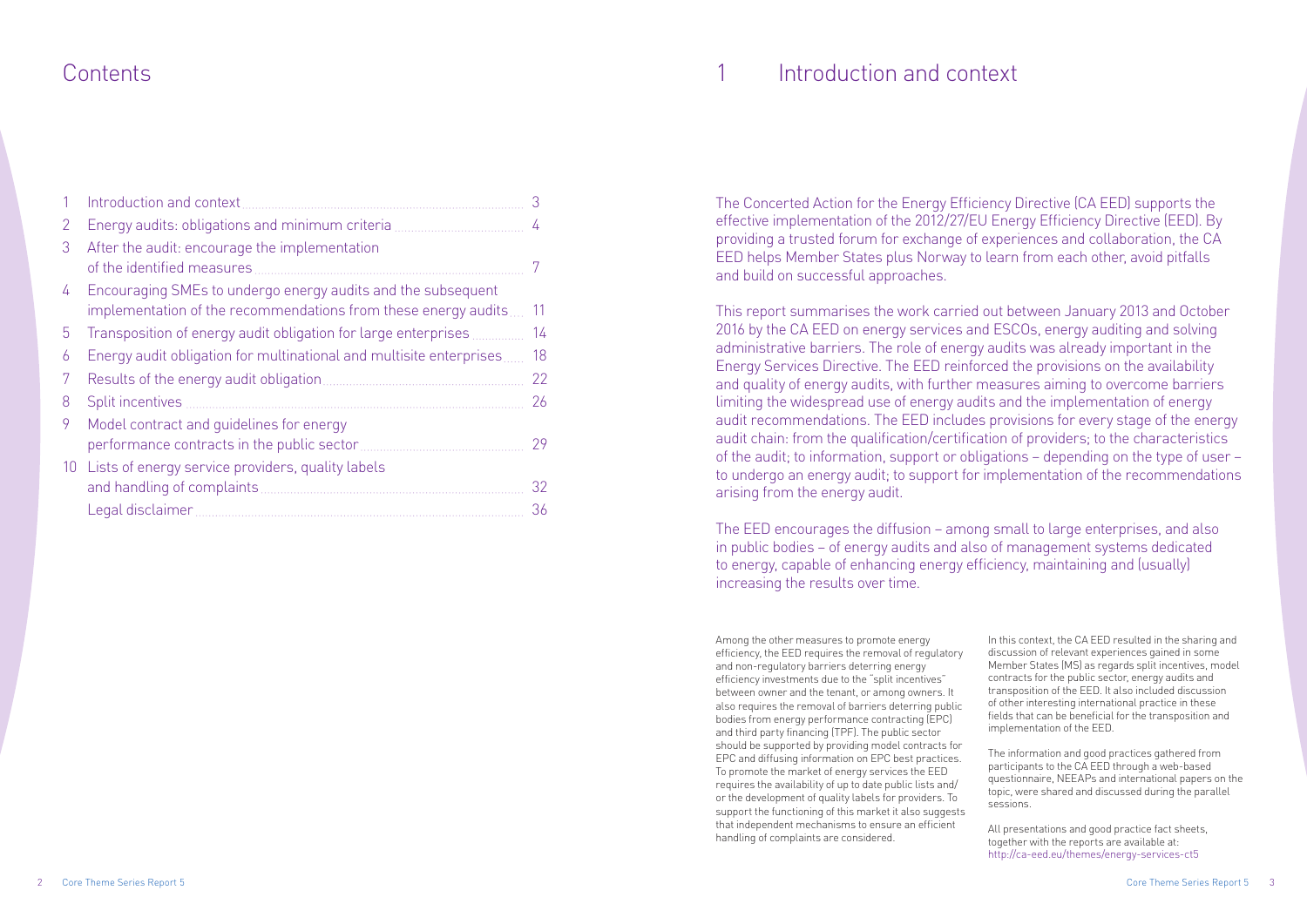# 2 Energy audits: obligations and minimum criteria

### Minimum criteria for a high quality energy audit

As part of the transposition of Article 8 of the EED, Member States have to establish minimum criteria for energy audits based on Annex VI; they may also require assessment of connection to a heating/cooling network. The presence of these provisions in the existing energy audit framework was investigated via a web-based questionnaire and the results are presented in Table 1.

The questionnaire also addressed the economic evaluation of energy efficiency measures and found that life cycle cost analysis was the least used of the requirements of Annex VI. A further investigation during the parallel session confirmed that life cycle cost analysis is not widely used, while the most common evaluation method is simple payback, followed by discounted payback. This was in some way surprising and was debated, since simple payback is an index that cannot be accepted when talking about financing.

A presentation from a representative of Deutsche Bank introduced the topic of the evaluation of savings in energy audits. A study of over 200 building retrofits in New York showed, on average, an over-evaluation of the savings.

An interesting tool from the USA is the building performance database<sup>1</sup>, developed by the Department of Energy to collect data from across the country on different buildings and energy efficiency upgrades. Thanks to its huge data set, this tool creates the opportunity to evaluate the typical return on investment of different efficiency measures, for different buildings, activity type, climate zones, etc.

In the subsequent discussion, it was noted that, to increase the chances that measures suggested by the energy audit will be implemented, the audit report, or at least a part of it, should "speak the same language" as decision makers (e.g. Chief Financial Officers) or of the financiers. It should thus contain economic indicators like discounted payback, internal rate of return, return on investment, etc.

Different tools for energy audits were discussed and prioritised; these were derived from questionnaire results, the Audit II<sup>2</sup> project and other sources. The most important ones are:

- Audit guidelines/handbook
- Templates for reports, designed to be uploaded to a database

- Collection of reports in a database
- 
- Existence of benchmarks / target values

#### Recommendations

More finance-friendly indicators should be suggested for the evaluation/prioritisation of measures highlighted by energy audits. These indicators are not complex to calculate; however, the provision of appropriate spreadsheets, software tools, etc. should be evaluated.

Audit tools should be considered. This should include not only the traditional ones (guidelines, checklists, report templates, etc.), which in many cases already exist, but also a wider use of information technology (e.g. electronic report templates that can be uploaded into databases, structured databases, etc.). This could be placed under the control of an independent authority to ensure the non-disclosure of sensitive data.

### Good practice example

### **V** Finland

Finland gave a presentation on their ongoing energy audit framework and how it deals with the minimum requirements of Annex VI. The guiding principle is that the energy audit must be attractive for clients, and cost effective for both the client (thanks in part to subsidies) and to the government (cost effectiveness of the energy audit framework). There are three guidance levels: guidelines, models for client groups and handbooks. More stringent minimum requirements are set for buildings, while other sectors are left to bilateral negotiation. The audit model contains requirements for a comprehensive audit and its results, including a spreadsheet template to be filled with data, delivered to the national energy agency and uploaded to a database. This database is used to calculate the average saving potential for different measures, to evaluate the audit programme, to inform users, etc.

### Table 1: Criteria for energy audits of Annex VI and Art. 8.7 already present in guidelines/standards (26 answers)

| 88% |
|-----|
| 84% |
| 84% |
| 80% |
| 68% |
| 40% |
| 20% |
|     |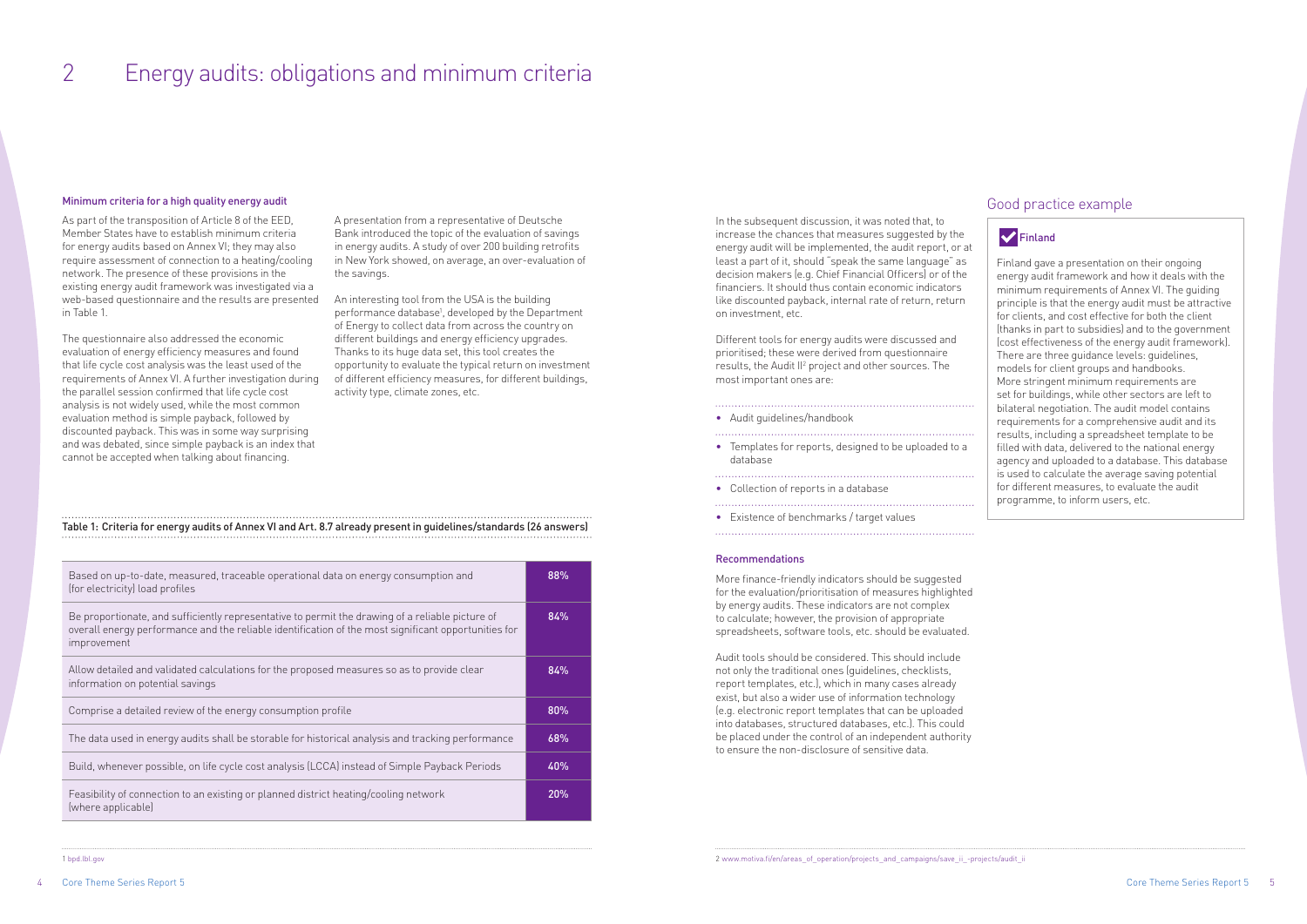# 3 After the audit: encourage the implementation

# of the identified measures

### Energy audit obligation for large enterprises

Five existing energy audit obligation schemes were identified through the web questionnaire and four were presented. All of these schemes have some requirement for the qualification of auditors, and in many cases periodic re-qualification is required. A monitoring system is always present, and the audit report has to be sent to the national body in charge.

In 4 of the 5 schemes, there was a threshold for the obligation. In general, the threshold was annual energy consumption, while in one case it was the power of the heating system or the total surface area of the building. The energy audit periodicity varied from 1 to 10 years. The first obligation started in 2001, the last in 2010. Beyond this, each obligation has its own characteristics. Looking at some of the obligations in more detail:

• Czech Republic: This is one of the older energy audit obligations, having started in 2001. Each year, the national energy agency receives over 1500 energy audits. There are over 350 certified energy auditors. Auditors from other Member States are also recognised. The State Energy Inspectorate may order the public sector to implement measures identified through the energy audit. One of the lessons learned is that the energy audit is a professional, but costly document; an easier approach was proposed (known as "energy expert opinion") and this was defined in the new Energy Management Act (2012).

• Croatia: Energy audits and energy performance of building certificates are two separate and different things, but, by law, a building certificate cannot be issued without a prior energy audit.

- Portugal: Energy audits are compulsory every six years. After the audit has been carried out, an energy rationalisation plan, including a target and efficiency measures, has to be submitted to the General Directorate of Energy and Geology to be validated. An agreement can then be signed to obtain discounted excise duties on fuels. Every second year, an execution and progress report has to be presented. Another noticeable feature of the scheme is the web platform, which is used to send the audit and progress reports and which gives the managing body the opportunity to easily extract useful information.
- Slovakia: The audit obligation explicitly covers the agriculture sector. Energy audits are also established by law for other sectors (e.g. district heating systems, buildings, public lighting, etc.), but on a voluntary basis.

In the discussion after the presentations, some suggestions arose as to what could be added to these audit obligation schemes (e.g. following up noncompliance before inflicting a fine). The fundamental pillars of setting up and managing an energy audit obligation were discussed.

Schemes from the Czech Republic and Portugal are also described in good practice fact sheets.

### **Conclusions**

Setting up a sound and cost-effective audit obligation scheme is not a simple task. Of the obligation schemes presented, the ones with higher responses have at some point offered incentives for audits and/or for implementing the measures.

Additional requirements, like planning and periodic reporting in connection with incentives, can enhance the energy/economic saving results of the obligation.

A dedicated web application, to allow upload audits and other required material, and which offers other tools and information, is considered very important, not only to inform and help users but also to manage the scheme and provide aggregated data on measures, savings etc.

A list of obligated organisations seems to be very important in order to involve a high proportion of users. Another approach is to check the fulfilment of the obligation through other existing procedures/ authorisations.

The energy audit assesses the energy use of a building, organisation, service or system and identifies opportunities to improve energy efficiency. The energy audit itself is only a first step: if none of the identified opportunities are taken, the audit turns out to be just a cost, without any positive effect on energy consumption and expenditure. Different approaches to encouraging implementation of the opportunities were identified through a questionnaire to the CA EED participants and in international good practice.

The EED recognises the importance of implementing audit recommendations as the subsequent step after the energy audit; this may be supported by Member States for SMEs (Article 8(2)) and large enterprises (Article 8(7)).

Other provisions considered in this context are the absence of clauses preventing the findings of the audit from being transferred to any qualified/accredited energy service provider, on condition that the customer does not object (Article 8(1)); and the requirement for energy audits to assess the technical and economic feasibility of connection to an existing or planned district heating or cooling network (Article 8(7)).

A questionnaire was sent to the CA EED participants to investigate the existence of support schemes for the implementation of energy audit recommendations, and also to identify if energy audit data and real data on savings generated are collected, and for what purpose. In over 2/3 of the Member States, the energy audit reports are collected by an appointed organisation. Data is collected in a similar number of Member States on the real savings generated by the implemented measures.

Data from energy audits is used to evaluate the quality of the audits and the effectiveness of the scheme; to create reports based on aggregated data; to create a database of energy saving measures; to report at international level; and for policy planning, management and assessment. Some of these uses of data can also be linked to benefits arising from the implementation of audit recommendations, and a database of energy saving measures with statistical data on the savings can help build trust from customers and banks.

In around 2/3 of Member States, there are ongoing schemes to support the implementation of opportunities highlighted by energy audits. In many of these support schemes, the energy audit is part of a broader framework involving, for example, voluntary agreements, energy management systems and eventually some kind of obligation (energy audit obligation, obligation to implement the measures, etc.).

It is quite common to subsidise energy audits, though it is less common to link the subsidy to the implementation of recommendations. Requiring an energy audit in order to apply for a grant is more common, but it was noted in the discussion that, in this case, the energy audit may become a mere justification for implementing a measure that was already planned.

Energy audits are compulsory for large entities/those over certain thresholds in around 1/5 of the Member States; in a small number of cases, there is also an obligation to implement the audit recommendations.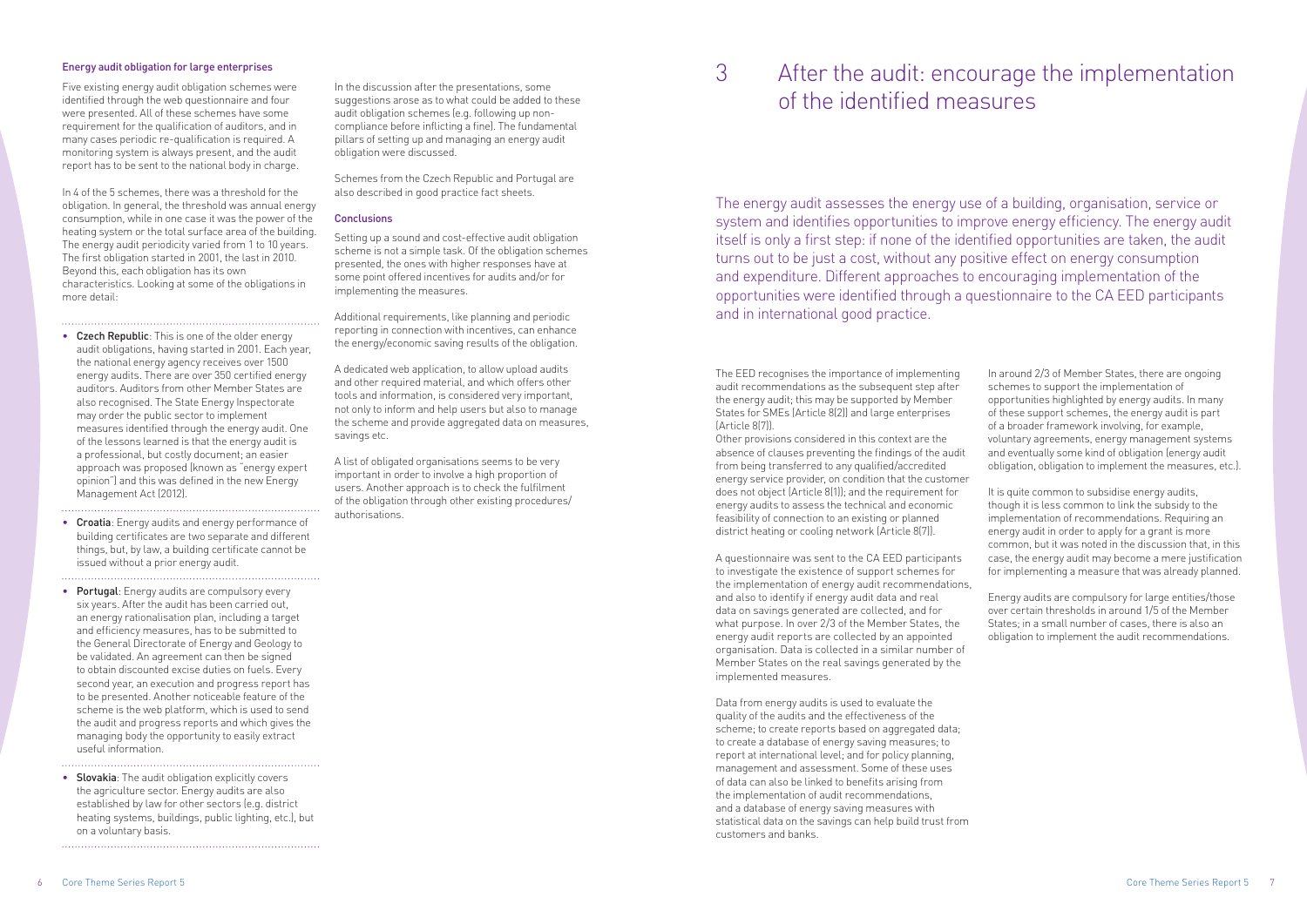A number of different schemes/practices from within and outside Europe were discussed:

- Support schemes for implementation of opportunities identified by energy audits, for example, voluntary agreements, and the TREND project. Some schemes also exploit the exchange of information among neighbours (energy efficiency networks<sup>3</sup> for SMEs) or among brand associations (cooperation within an industrial sector, as in the paper industry in NL).
- Other use of data: compulsory data disclosure (e.g. Australian Energy Efficiency Opportunities4 ) or voluntary data disclosure (e.g. Energie Atlas Bavaria)
- The role of technical standards/guidelines in encouraging the implementation of measures (e.g. The Australian technical standard on energy audit).

According to the CA EED discussions, the barriers to encouraging the implementation of audit recommendations were often linked to energy being a low business priority; scarce economic and/or human resources; and low trust in the quality of the energy audit. The identified solutions can be clustered as information/organisation; finance/funding and qualification/certification of audit; services and technology providers.

The use of data from energy audits was also debated. The data can be useful for internal uses (planning, management, evaluation of results, etc.) and external purposes (sharing within networks or among branch associations, creation of sectorial benchmark and guidelines, data disclosure, etc.).

- Matching demand/supply of experts in energy management to carry out energy audits in 500 **SME<sub>s</sub>**
- Analysing the energy efficiency measures for improving the energy performance of SMEs by sector and size in terms of energy savings and cost effectiveness.

Almost all of these data uses are more or less widespread in various countries and sectors. The public reporting of energy saving opportunities is one of the characteristics of the Australian Energy Efficiency Opportunities programme, and has also been considered as an option in the UK public consultation for the transposition of the energy audit obligation of the EED.

At the moment, there does not seem to be any mechanism in place to facilitate the transfer of the findings of the energy audit to (qualified/accredited) energy service providers that can offer technical and financial support (e.g. third party financing) for the implementation of measures. However, there are some attempts to create a public database of waste heat (e.g. Energie Atlas Bayern and other heat mapping initiatives linked to the transposition of Art. 14 of the EED), which can help to connect users with surplus heat to providers of technologies and energy services, and/or with neighbouring needs for heating or cooling.

3 See also the presentation 'ENIG=Network for Energy Efficiency' by Filip Ekander in Copenhagen, March 2012, WG 5.2 4 [www.energyefficiencyopportunities.gov.au](http://www.energyefficiencyopportunities.gov.au)

### Good practice examples

### TREND programme – Regione Lombardia – Italy

The TREND project, financed by the European Regional Development Fund, was aimed at promoting awareness, competencies and tools for energy efficiency in SMEs in Regione Lombardia.

It was carried out in three steps:

• Matching demand/supply of clean technologies and energy efficiency services and funding, in 100 of the audited SMEs, the implementation of the most effective measures in terms of innovation, energy saving, environmental benefits, competitiveness and repeatability. The estimated energy saving for the funded measures is 4000 toe. Data showing the results of the efficiency measures is required one and two years post-implementation.

The data from the energy audits (collected via specific electronic templates) are used also for the industrial section of the regional energy balance and for regional energy planning.

### Energie-Atlas – Bavaria – Germany

Energie-Atlas is a web platform supporting citizens, municipalities and companies with information on how to realise energy savings and increase energy efficiency, and on the use of renewable energy technologies. The core content is an interactive map integrating and showing, on-demand, different layers of georeferenced information such as installed energy plants, potential for new capacity, infrastructure, tools for project delivery, information on efficient techniques, etc.

There is also a stock exchange for surplus heat, and an integrated tool to visualise potential surplus heat and demand for additional heat. The database was populated using information from the emission authorisation procedure. Each company can decide whether to authorise the publication of its data by signing an agreement. At present, nearly 300 sources of surplus heat are identified, alongside the additional sources of heat from municipal wastewater and waste incineration.

Further development is based on presenting good practice examples combined with public relations to motivate industrial and municipal bodies, as well as plant operators, to integrate additional data and to foster networking, to make contact and create projects for the exchange of surplus heat. The platform is visited on average by 1000 users per day from different groups: citizens, municipalities, politicians, plant installers and operators, energy suppliers, industry etc. The feedback is extremely positive and the users support the improvement and expansion of the platform.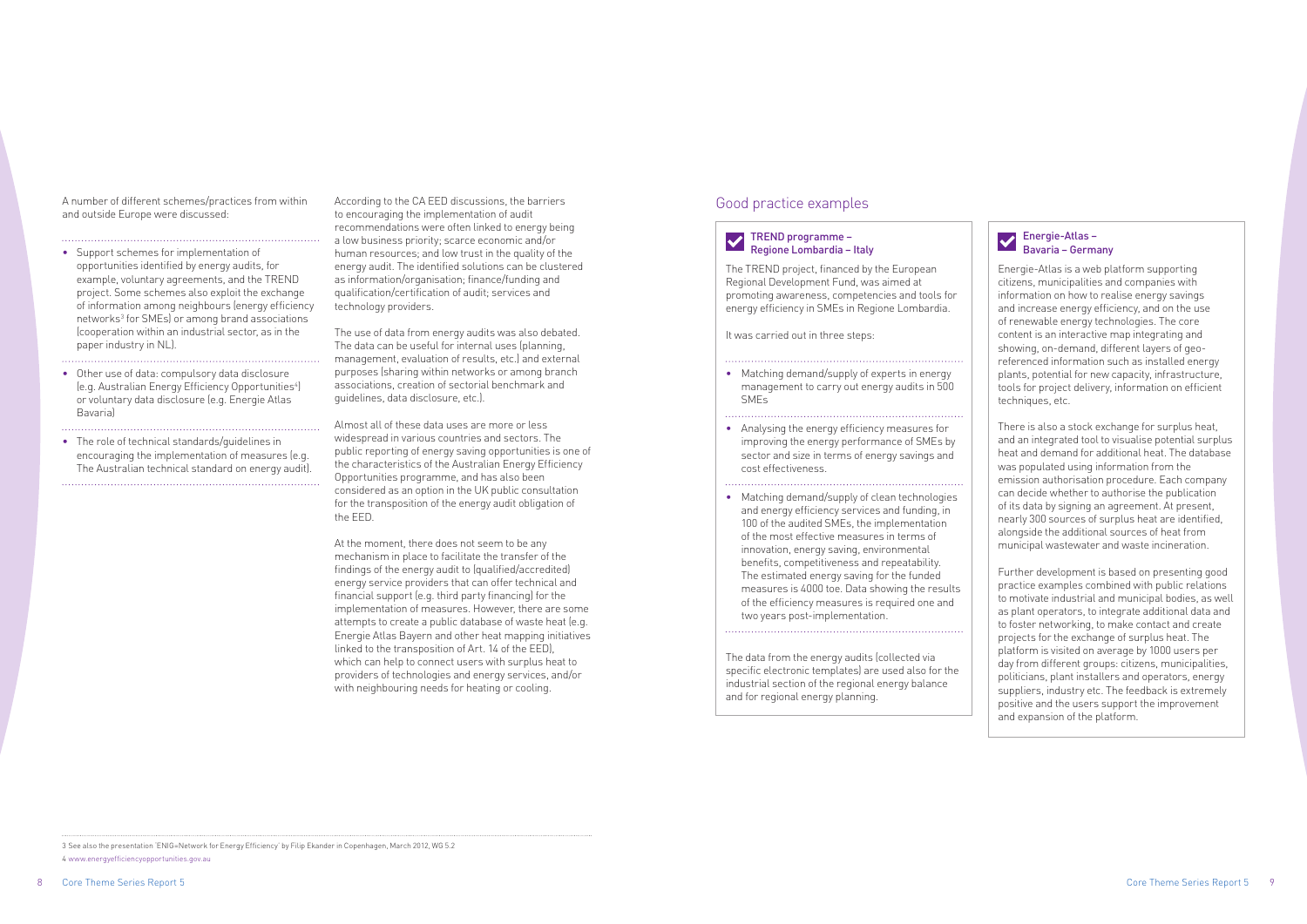### 4 Encouraging SMEs to undergo energy audits and the subsequent implementation of the recommendations from these energy audits

### 'Friendly energy audit'– The Netherlands

The Dutch Paper Makers started an energy transition programme in 2004. The paper sector as a whole decided to work together to survive in the highly competitive international environment. Their 2020 vision is to become a "world champion", halving their consumption. Many paper mills were eager to implement an energy management structure and ISO 50001 was chosen to become the standard for the paper industry. However, no experienced consultants were available or trained for the paper industry. To ensure that ISO 50001 would not become red tape, but would really raise awareness, a working group was formed. One of the activities was the organisation of friendly energy audits. Eight companies participated in this pilot. The eight mills were each visited for one day. A presentation/report was made at the end of each visit and shared in the working group meeting afterwards. This included, for example, the vision (target) of every mill. Many ideas on ways of communicating with mill personnel were also shared. After this first experience, the mills asked to repeat the friendly audit again next year.

### Conclusions

More or less structured frameworks for energy audits exist in most of the Member States. The presentations showed examples of qualification and accreditation/ certification of auditors, audit tools such as guidelines, handbooks and energy audit templates (in some cases, in electronic format to enable upload to a database and the extraction of useful anonymous information such as sectorial consumptions, savings, benchmarks, etc.). The weakest element of ongoing energy audit frameworks, compared to the provisions of Annex VI, seems to be economic evaluation.

Five Member States already have an energy audit obligation. There are also obligations to implement the measures highlighted by the energy audit: for public authorities in the Czech Republic, on decision of the State Energy Inspectorate; and for non-residential buildings in the Brussels Capital Region, if payback is under five years.

In many cases, energy audits are part of other measures (e.g. incentives, voluntary agreements, etc.). Controls on implementation, and the savings of the opportunities highlighted only exist in some cases. Few frameworks are comprehensive. More structured frameworks can be beneficial but require more resources and the cost/benefit ratio has to be carefully evaluated. For a small number of Member States, energy audits are something completely new. Audits are, however, used in different ways and harmonisation of their contents according to the EED could be beneficial.

### Energy audits and implementation of audit recommendations in SMEs

Schemes to encourage SMEs to undergo energy audits (Figure 1) are already in place in half of the MSs, while in most of the others they are under discussion or will start soon. Also schemes to foster the implementation of the audits' recommendations are already in place in almost half of the MSs, but only a part of the others will start or is discussing about them.



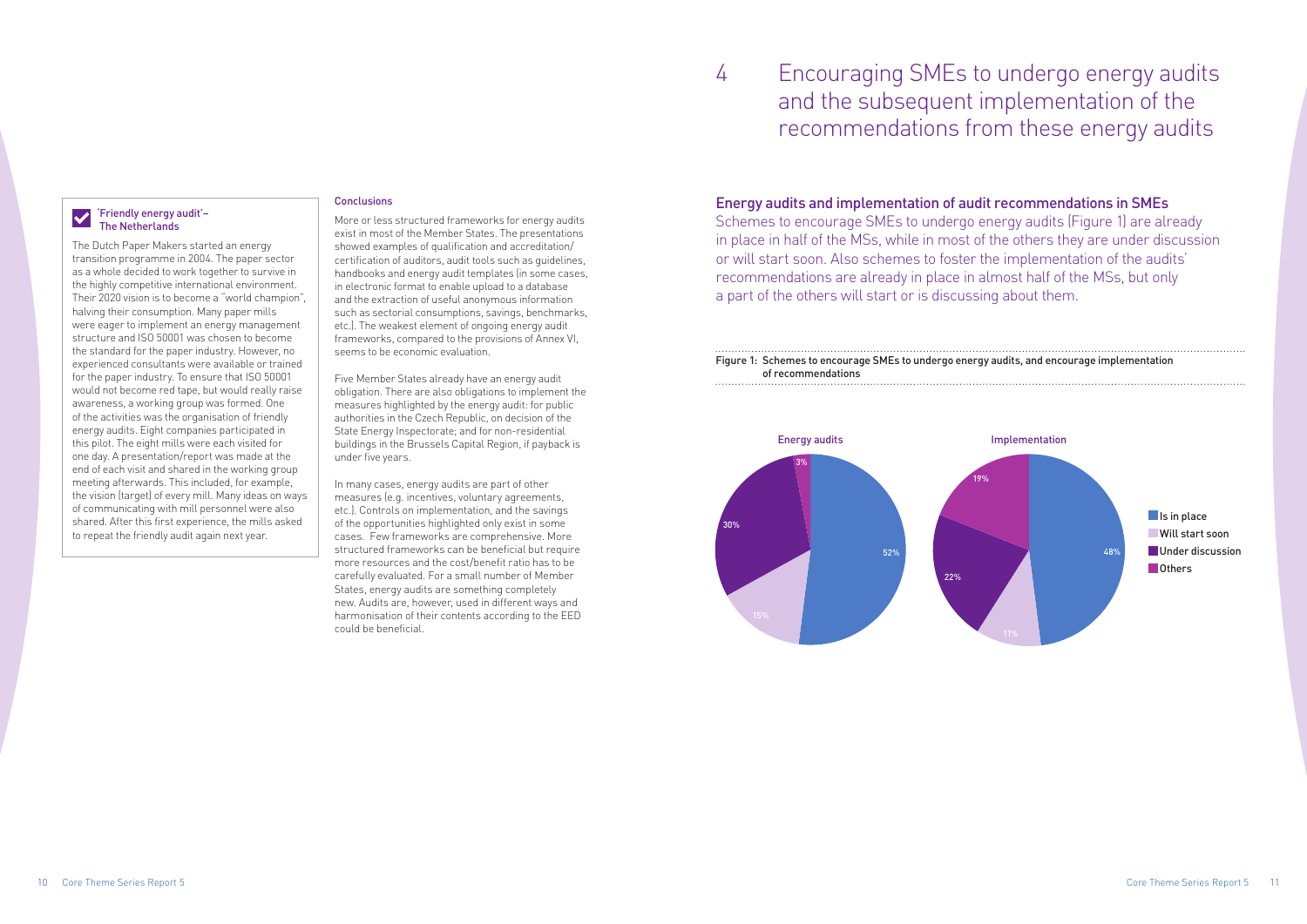Considering past and present schemes, and those currently under discussion, the majority of the initiatives are at national level, probably due to the more limited human and financial resources of the local administrations. The initiatives to be started soon are almost the same number at national and local level. This could indicate a redistribution of roles and responsibilities and/or that a local actor may be considered more effective to involve entities such as SMEs, which are usually smaller and more linked to a specific territory.

As for non-SMEs, there are already some obligations to undergo energy audits, but in most cases only for those meeting specific criteria. There are different support mechanisms for energy audits in SMEs: ad hoc guidelines/templates (in DK there is also a technical standard for energy audits in SMEs), registration/ qualification of audit providers, free advice/ mentoring and subsidies covering 40% - 75% of the audit costs. In some cases those mechanisms are linked to voluntary agreements.

The implementation of energy audit recommendations is supported by tax credits, low interest loans and guarantee funds. In many cases those schemes are part of a more general framework, e.g. subsidies (in this case often an energy audit is not prerequisite) and local energy efficiency networks. Figures on the results of some schemes in terms of savings are in the range of 7-15% (average), up to 60 %.

The positive experiences reported regard mainly energy audits involving facilitator, sector organisation or local assistance.

The challenges are linked to the differences among SMEs, making them difficult to reach, and the scarce resources SMEs can devote to energy efficiency, suggesting a need to simplify as much as possible the reporting obligation and bureaucracy to enable access to the sustaining framework.

### Energy management systems for SMEs

Currently the most common management systems for SMEs in MS are ISO50001, ISO14001 and EMAS. Simplified management systems for SMEs are in use, were in use in the past, or will start soon, in almost one third of the MS, (not taking into account the initiatives in European projects such as Ex-Bess).

The presented experiences (e.g. Energy Management System Light in SE) also show that simplifying SMEs' energy/environmental management systems by using tools (for example web-based tools) is possible and seems promising.

There is already implementation support of management systems in one third of the MS, and in most of the rest MS support is under discussion or will start soon. It seems that acquiring financial incentives (support, subsidies etc.) or technical support for SMEs' to adopt an energy/environmental management system has been one of the key challenges. Energy or environmental management systems are usually considered too laborious and expensive for SMEs' requirements.

The EED requires that there should be public examples of the benefits of management systems for SMEs, but so far only a very few Member States have them.

#### **Conclusions**

SMEs are very diverse and fragmented and it is difficult even to find the right way to segment them: not only does size matter, but also sector and energy use. Regarding size, it is probably better to subdivide them at least into medium  $\leq$  250 employees) and small (<50 employees), and also consider micro (<10 employees), since the way to reach and involve them can be different. Various approaches emerged, from general media communication (e.g. newspapers, magazines, websites) to direct phone calls or even direct personal contact by energy experts/auditors trying to sell their service. The latter can be very effective and can be undertaken as an autonomous initiative, but requires interesting opportunities in the SMEs and the availability of a certain number of auditors/experts on the market.

### Good practice example

### Following are two examples of energy efficiency networks, also linked to the implementation of energy management systems, and the first specific for SMEs.

SE: The Energy Management System Light within the ENIG energy efficiency network, managed by the iron sectorial association. 5 stages inspired by ISO 50001 but simplified for SMEs: an energy audit first, targets, an action plan, an energy policy, investment methods, and finally improvement methods. In two pilot projects the average saving was 15% (against the 10% for energy audit only) of savings (in the general support scheme for energy audits alone, presented in the first session, the average saving was 10%).

DE: Learning Energy Efficiency Networks (LEEN). The scheme is not purely for SMEs, but works well with SMEs. In DE it has been quite successful. and to replicate it LEEN 100 plus was launched at the end of 2014. The model should work without public support, but at the moment there are subsidies. There is the need for a local host (e.g. a city, chamber of commerce, energy distributor), a moderator and an engineer counsel.

Participants get an audit according to EN 16247 and the work covers the most important parts of the ISO 50001. On average the enterprises in the network invested two times more. This is also due to lower transaction costs as a result of the fact that it is possible to check directly how the measure works on other members of the network that already implemented it.

One issue for SMEs is resources, and particularly for the smaller ones, the main resources lacking can be time and expertise. It is clear that subsidies, tax credits and low interest loans are welcome and are one of the main triggers to act, but there is also need for assistance and facilitation, usually through sector organisation, local agencies, chambers<sup>5</sup>, and engineers' networks.

The examples presented of simplified management systems and energy networks seem to perform well, resulting in up to 50-100% higher energy efficiency implementation rates, but these tools don't seem right for the ones with lower energy use or lower energy efficiency potential (usually the smaller enterprises, but the absolute dimension depends on the sector). There is not a fixed minimum size of the SMEs for these activities, but it is clear that they can't be too small (or at least there must be an interesting energy saving potential), unless other benefits (e.g. public image) are also considered. Certification is another appealing reason to implement energy/environment management systems, thus when setting up a simplified management system, it is important to structure it in a way that can lead to certification with the lowest additional efforts.

Member States combine a variety of measures to reach and support SMEs, from subsidies for audits and implementation, simplified guidelines for audits, voluntary agreements, qualification/certification for experts, to simplified energy/environmental management systems and energy networks. This seems to indicate that due to the particular nature of SMEs it is not possible to set up a one-size-fit-all measure. Discussing good practices it seems that it would not be so easy to replicate them in other Member States (due to cultural diversity), but even scaling up in the same territory to cover a higher share of SMEs is difficult. There is no extensive data, but the impression is that with various initiatives it is possible to involve only a certain amount of SMEs, probably those who were already heading in the right direction or ready to implement the measures anyway.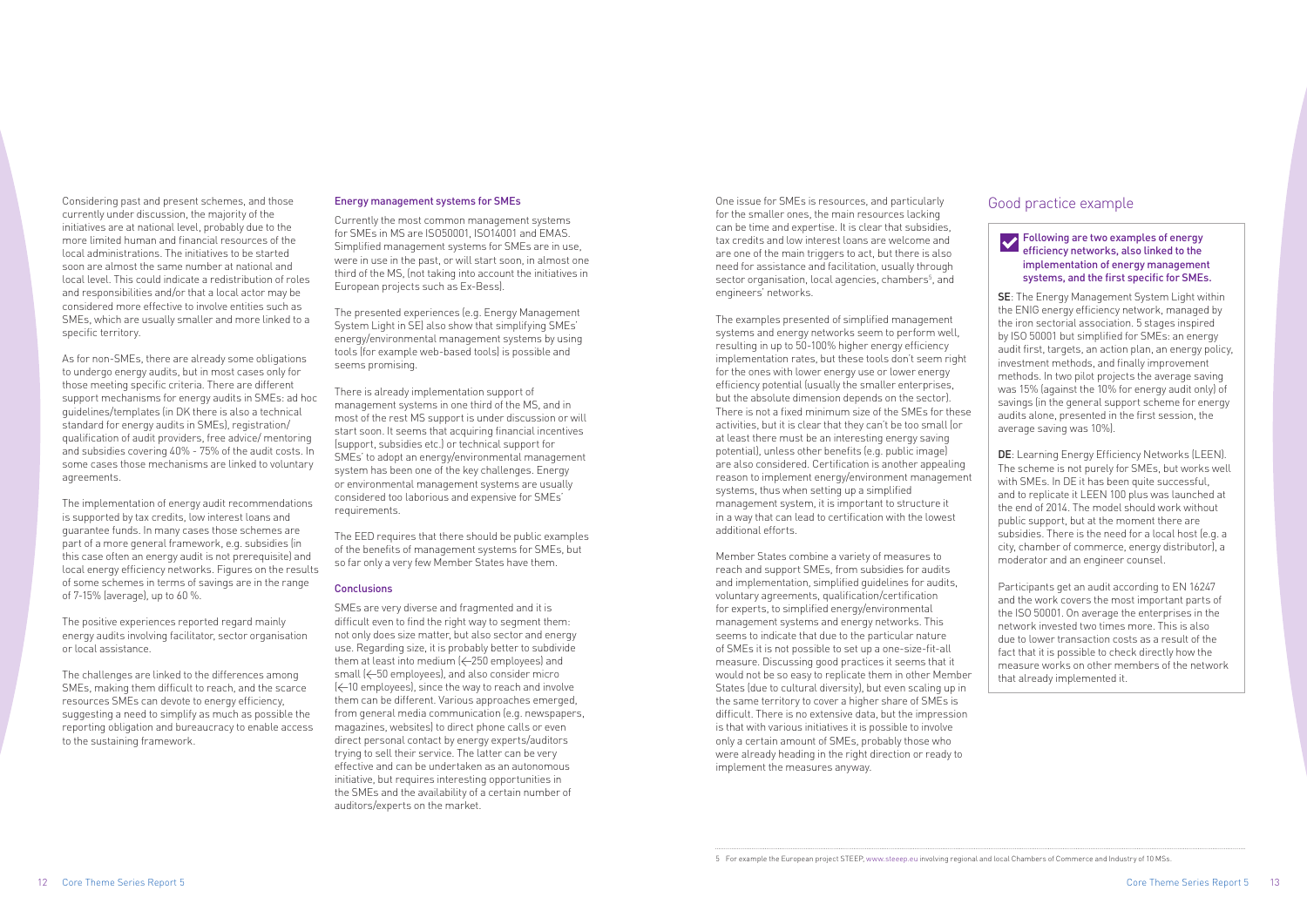There is a similar trend when looking at incentives (Figure 3), with energy management systems currently supported by incentive schemes in around half of the MS. With the transposition, this number will increase. The pattern is similar, but with a lower share of MS for environmental management systems; while it is the opposite for the voluntary agreements, probably due to higher complexity and state aid issue.

Some participants observed that environmental management systems would not always be implemented in a way that meets the minimum requirements of Annex VI to the Directive.

It is worth remembering that it will not be possible to subsidise large enterprises for mandatory energy audits.

Which options are considered to transpose audit obligation **Incentives for example of the example of the example of the example of the example of the example of the example of the example of the example of the example of t** 



At the beginning of 2014, a questionnaire circulated to the CA EED participants investigated the state of the play of the transposition of the energy audit obligation, the accompanying measures and the interactions with existing supporting schemes and obligations.

The MS were working on implementation of Article 8 and some had published consultation or draft transposition documents. Analysis of these documents indicates that a range of different approaches are proposed, reflecting national circumstances.

The majority of MS (Figure 2) intend to allow large enterprises to comply via certified energy management systems. Around half of MS intend to allow environmental management systems as a route to compliance, while less than one third will consider voluntary agreements.

### 5 Transposition of energy audit obligation for large enterprises

All Member States have to introduce new provisions in their legislation to transpose Article 8 and Annex VI of the EED. There are similarities with the Energy Performance of Buildings Directive and many elements (e.g. energy management systems, voluntary agreements) are already widely diffused across MS. This meant that, in the early stages, the transposition of Article 8 was underestimated in some cases.

Figure 2: Options alternative to energy audit, but which comply with the obligation for large enterprises



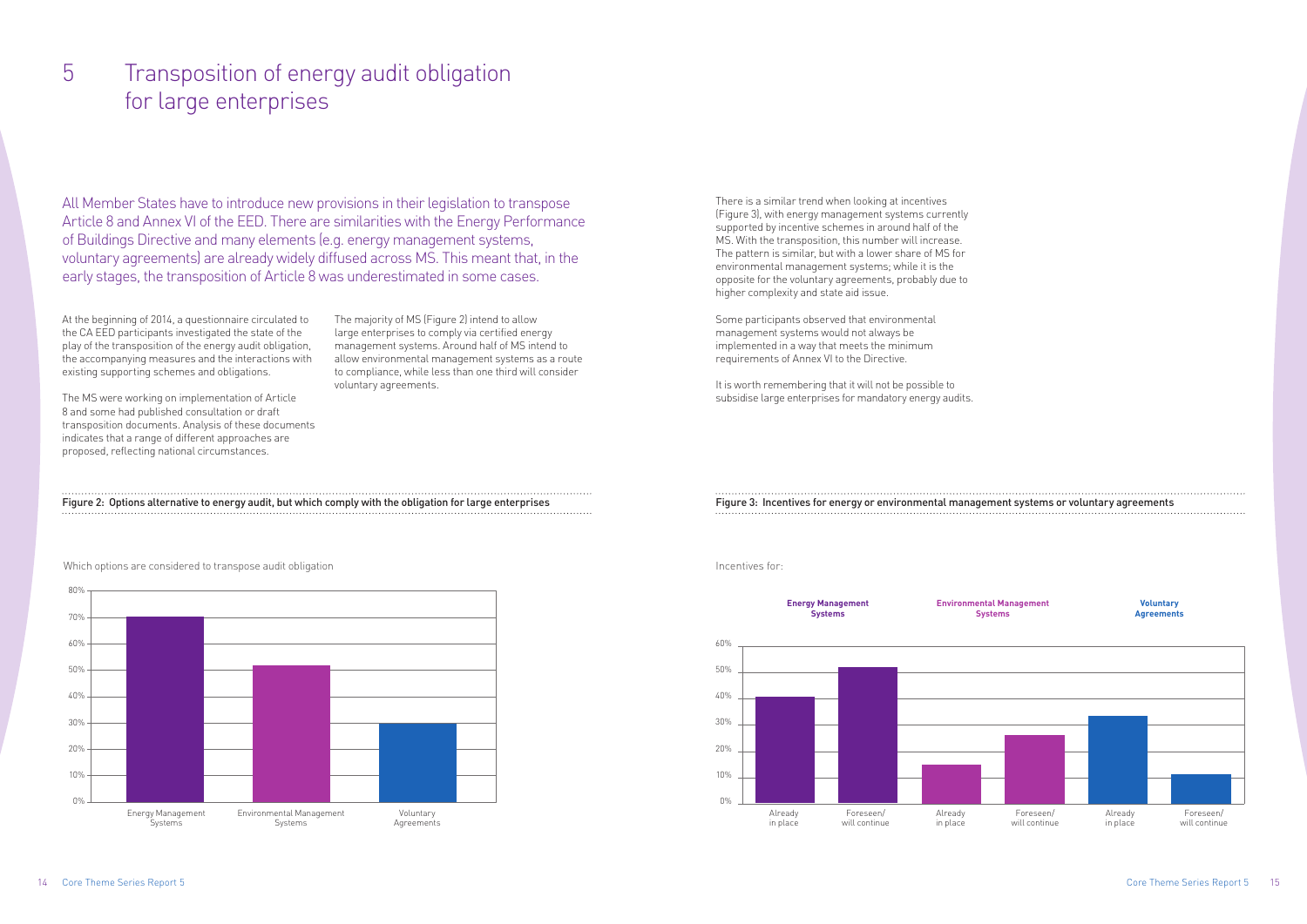Consumption data and the results of energy audits are, at the moment, considered sensitive in most of the MS, but there are some proposals to disclose them partially for specific subjects or for management of the energy audit framework. In some schemes, e.g. in the UK, this would be linked to the involvement of the management and the diffusion of information to stakeholders.

The creation of a comprehensive list of companies that will be required to comply with the energy audits obligation is a challenging task, but over 90% of respondents considered that this list is useful or necessary, and a number of respondents had identified ways in which such a list could be created. Statistical data is useful to evaluate the number of obliged subjects, but in many cases it is not possible to access other essential information for creation of the list such as names and addresses of the enterprises.

To ensure that large enterprises carry out energy audits on a regular basis, the majority of MS considered that penalties are a necessary backstop. Some MS indicated that they would check compliance with the obligation through other processes – such as voluntary agreements, incentives, permissions, etc.

As regards the minimum criteria for high quality energy audits, the majority of MS set out that they do not intend to go beyond the requirements of Annex VI, but some MS indicated their intention to include in legislative acts or audit guidelines more details of the requirements set in Annex VI, and to outline good practice in energy auditing.

Several MS intend to require energy audits to meet the standard set by EN 16247 – 1, the European standard for energy auditing. There are some uncertainties regarding other parts of the standard, in part due to the ongoing work on the international standard for energy audits (ISO 50002). An example of a concrete approach to Annex VI is the Austrian draft document on minimum requirements.

A suitable qualification for audit providers is fundamental to ensuring high quality energy audits, but there is also a concern about the availability of a sufficient number of skilled providers to meet the need of obliged enterprises. There are different approaches: authorisation/certification (see Romanian presentation) vs. market.

Multinational enterprises express their concerns on the possible difficulties if internal energy auditors have to be recognised/certified in different MS. Some MS (e.g. Czech Republic) already have mutual recognition of audit providers, but it seems difficult to extend to all MS, since in some cases audit providers can be only a physical person, whilst in others they can be companies. Moreover, the qualification criteria are different, so it would be difficult to ensure mutual recognition and safeguard audit quality.

In some of the draft transpositions or draft guidelines, there are specific provisions for energy audits in transport. During the discussion, Finland shared some information on air, ship and rail transport, where there are already international reporting schemes in place, some of them compulsory requirements, in line with the provisions of the Directive.

The boundaries of energy audits were also discussed. An identified minimum threshold of consumption is considered beneficial to help focus energy audits on the most significant aspects of energy consumption, but a fixed threshold or fixed share limits the field of action of the energy auditor. In the latter case, the auditor has more freedom, though this creates the risk of poor quality audits; therefore, a thorough quality check must be in place.

### Conclusions

There is huge diversity between MS in the transposition of the energy audit obligation. On one hand this means that trying to ensure that enterprises face similar conditions throughout the MS is challenging; on the other hand, this diversity offers MS the opportunity to see what works and to learn from each other.

In the current transposition phase, curiosity is accentuated and everyone wants to know more about what other MS are doing. Various examples and studies on the topic are already available and it is now important to make progress in a way that is as simple and as concrete as possible.

Nevertheless, although MS show different approaches and requirements to the energy audit chain, the provisions of the Directive and the European and international technical standards go in the direction of creating a common, level playing field for energy audit providers, users, obliged enterprises and energy services providers. Greater sharing among MS of aspects such as requirements for the qualification of audit providers was discussed and is considered beneficial, but due to the different situations of the MS this would require additional efforts and time.

### Good practice example

### Document on minimum requirements for energy audits – Austria

The document on quality criteria for energy audits (Qualitätskriterien für Energieaudits) was prepared by the Austrian energy agency and contains concrete details on how to fulfil the requirements of Annex VI. The document is still a draft, thus the specific details are indicative at the moment.

### Key points include:

### • Using latest available real data (from energy bills or consumption records), referring to the same period, for all the fuels used by the organisation.

• For the first audit, data of a minimum period (e.g. the latest 3 years) are required. With regard to proportionality and representativeness, there is a minimum consumption (e.g. 10%) for the essential energy uses to be identified.

• For large enterprises, there are specific requirements additional to EN 16247-1 for buildings, industrial processes and transport

- Evaluation of investments has to consider the interest rate, and a justification is required if it is not possible to use life cycle costing. The suggested reference is the national technical standard ÖNORM M7140.
- Regarding data storage, the data of the last two energy audits has to be available.

The most detailed part of the document is the energy consumption profile (point b of Annex VI). There are two different sections, one for large enterprises and a shorter one for SMEs.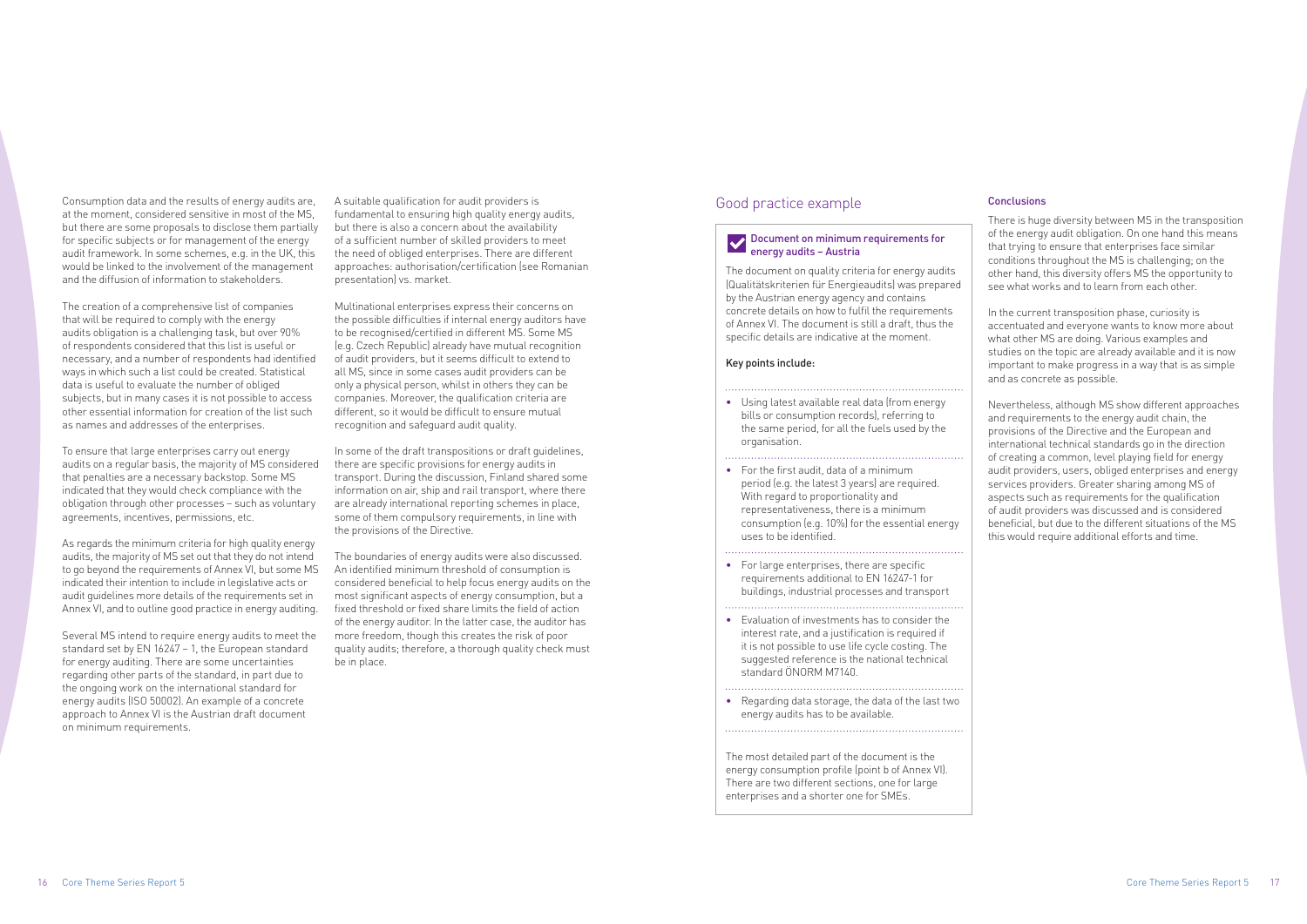In the second half of 2015, a questionnaire investigated how MS transposed and were implementing the energy audit obligation, in particular for multinational and multisite enterprises. There are a number of differences in how Article 8 has been transposed, beginning with the definition of obliged enterprises: there are five different definitions of non-SMEs, including three different combinations of employee and/or financial criteria and, in two cases, different financial criteria. In addition, in 6 MS, the obligation is not only on non-SMEs: energy consumption thresholds are an additional criteria, and in one case this consumption threshold was the only criteria.

In different MS, the energy audit obligation applies to different areas of energy consumption, to different sites in the same country (sampling in clusters is permitted for multisite enterprises in most MS, but could be approached in different ways), and there are also different approaches to applying the obligation to SMEs linked/partnered to enterprises outside the MS/EU (Figure 4). In the case of rented properties, the energy audit obligation can be on the tenant, on the owner or on the person who pays the energy bills (Figure 5 ). Exemptions from the obligation are mainly linked to non-economic activities or to consumption being lower than defined qualification thresholds. Different energy (e.g. ISO 50001) or environmental (e.g. ISO 14001, and in some cases EMAS) management systems are seen as an alternative to compliance with the obligation in almost all MS.

### 6 Energy audit obligation for multinational and multisite enterprises

Enterprises with a high number of sites in the same MS and multinational enterprises with various premises within and/or outside Europe highlighted specific issues in fulfilling the energy audit obligation on various occasions.

### Figure 4: Linking to enterprises in other countries





### Figure 5: Audit obligation in rented premises



17%

6%

References used for energy audit methodologies include European technical standards EN 16247, part 1 or parts 1 to 4 (used in 14 MS), ISO 50002 (5 MS), national standards (2 MS), national guidelines (7MS): some MS use only one of these, others use a combination. In 8 MS, there are other references to those listed above.

Some MS added requirements or explanations in the transposition of the minimum criteria for energy audit (EED Annex VI), mostly related to proportionality and representativeness and to data storability. Multiple approaches were adopted by different MS due to different interpretations of "proportionate, and sufficiently representative" and cost effectiveness concepts.

The majority of MS recognise energy auditors from other MS in principle but there was little evidence of this in practice. There are differences in the nature of the energy auditor (a physical person, a legal one or both of them), in the presence of sectoral specialisation (typically buildings, processes and transport) and in what can be required from energy auditors from other MS.

Internal auditors can conduct an energy audit in 23 MS. Usually the requirements are the same for internal and external auditors, but in 16 MS there are additional requirements, mostly to guarantee their independence.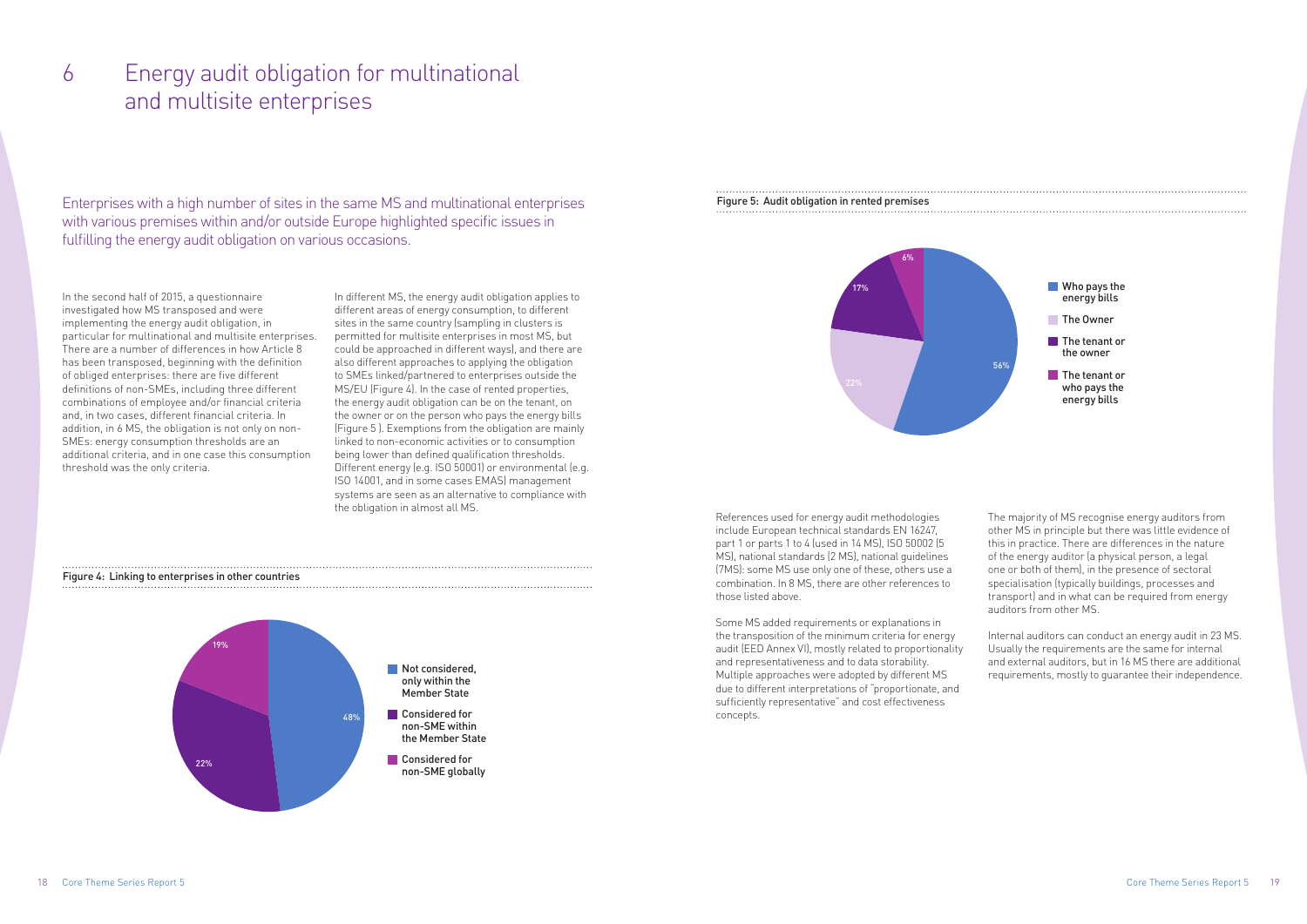### Good practice examples

**Germany** gave a presentation on the additional information sheet issued by BAFA to assist obligated enterprises to ensure that the energy audit is proportional and representative (see good practice fact sheet). The main points include energy which is not taken into account in audits and clustering/sampling for multisite enterprises (which may include linked/partner enterprises and also the case of unstaffed delivery points with minimal energy consumption).

Malta and Sweden described their approach to training energy auditors (including internal ones), their certification and the recognition of experts from other MS.

Another approach to the clustering/sampling is the non-compulsory method proposed in Italy. described in a good practice fact sheet.

### Conclusions

The main issues arising from discussions concern the diverse approaches to the transposition of the energy audit obligation in the MS. There is in fact a large variation between MS on almost all aspects of Article 8 (e.g. provisions on energy audits obligations, exemptions, auditor requirements, audit conditions, etc.) and there is concern that this may lead to unnecessary administrative burden and legal uncertainty for businesses in some countries.

It seems unfavourable to multinational enterprises that will have to face several different legal frameworks across MS with a higher or lower level of complexity, nor is it seen as a level playing field for enterprises competing in the EU market. It is probable that MS that did not consider the existence of simplifications/ flexibility, or were not able to implement them, will come under some pressure to adopt them: examples from other MS might help them to adopt some of those practices. A more standardised approach would be useful for the multinationals, but not easy to design due to the specificities and previous schemes of each MS.

These international issues seem to be the right point to start because most MS are still working on these topics. It was widely agreed that it is of interest to develop common guidelines for aviation and maritime transport in order to have a common approach and legal requirements, as well as making the adoption of the energy audit obligation in these sectors more effective. A Commission guideline would be welcome, but it should be discussed with the relevant stakeholders (EED Committee and sector auditors/ representatives).

The definition of "obliged organisation" - based on the EU implied definition of non-SMEs - created a number of differences, starting right from the definition of non-SMEs and the link to other SMEs within the same MS and abroad. It is also related to some of the exemptions and flexibilities introduced in different ways by various MS to balance this approach with the requirements for cost effectiveness and representativeness. It seems that a way to simplify things and make the process more useful for multinationals and MS would be to have an energy consumption threshold instead.

There are different approaches on clustering/sampling: for example binding or not binding guidelines/ indications on how to cluster or on the number of sites to be audited. In most MS, the clustering criteria is defined by the energy auditor, but this means that an extra effort in quality control procedures will be probably be required.

The mutual recognition of energy auditors is theoretically possible but not simple, due to the differences that would be faced in minimum requirements (education, experience, need of exam, re-fresh/update periodicity) and specialisations (only one sector or all three sectors: buildings, processes and transport). It seems that it could be easier in the industrial and transport sectors and more difficult in the building sector. This is because the energy audits under EED may include some requirements from the Energy Performance of Buildings Directive (EPBD), and as a result it may be mandatory for auditors to have knowledge of national laws and standards related to EPBD transposition.

A fixed deadline for the compulsory energy audit creates a peak in demand. A different approach could be considered both to maintaining the demand for energy audits within each MS – maybe in connection with the supporting programmes for SMEs – and/or allowing energy auditors from abroad to be present in the market to make it more competitive.

There are some MS without a complete transposition of the energy audit obligation due to lack of availability of highly skilled energy auditors or to MS having the impression that there is not enough time to meet the 5th December 2015 deadline. In these cases, there is the option of establishing a first deadline to collect declarations from enterprises that will then undertake an energy audit within a further deadline. In this way, there will be a chance to establish a list of obliged enterprises, to give prompt signals to non-compliant enterprises and to cross-check with other criteria/ lists, whilst there will still be time for those enterprises lagging behind to get back on track and undergo an energy audit.

Guaranteeing the same level playing field will be difficult if not impossible, due to the kaleidoscope of approaches to all of the aspects of the energy audit obligation. It seems that each MS is still struggling to find its optimum balance between the short-term burden and the medium-long term advantages of energy auditing.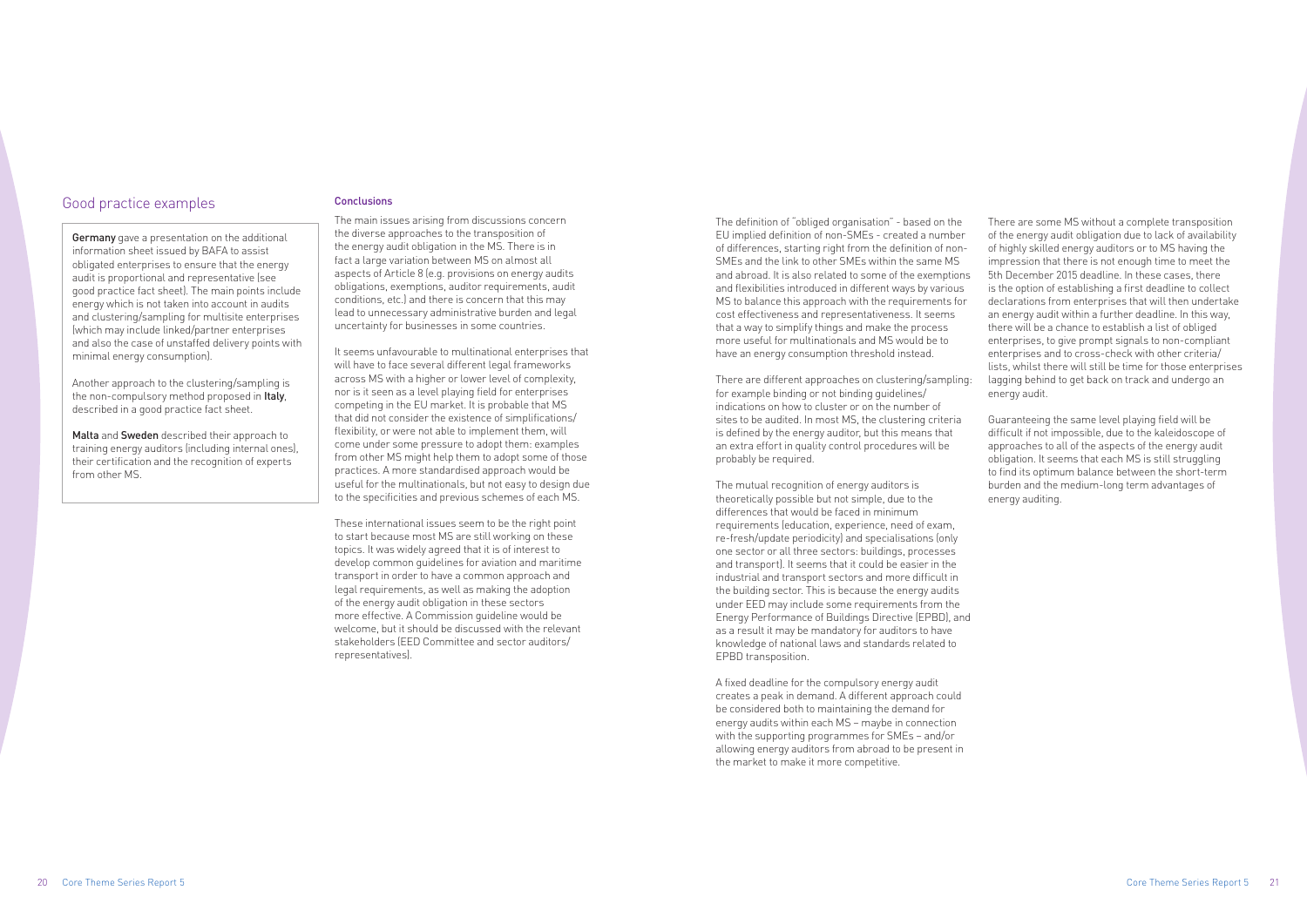The questionnaire filled by the 28 MS and the discussions in the parallel sessions complemented, updated and confirmed the findings of the previous Working Group on the topic at the end of 2015.

The transposition and implementation of the obligation is widely different in all the aspects, starting from the deadlines, which in some cases may differ even within MS. Various forms of flexibility have been introduced delaying the deadline from a few weeks up to two years, or suspending the penalties for a transitional period.

The information gathered during the energy audit is in most cases collected as a full energy audit report or as a summary of the energy audit. Other MS have opposite approaches, where nothing or only a declaration is required but the full audit report can be requested for quality check. Only a limited number of MS already have a working online platform to register the obligated enterprises and/or upload documents/data, while others are still collecting the information or didn't had the time to analyse it. The figures are thus still provisional and may change in the few next months, but so far the number of collected energy audit documentation ranges from tens to tens of thousands across different MS. The percentage of the enterprises fulfilling the obligation varies from 95% (not only the highest, but also not estimated, since the list of obligated enterprises, in this case the energy intensive ones, was available) to lower values where the deadline is still far ahead, but in most of the cases is an estimation and the total number of obligated subjects is not precisely known.

The data from the energy audits are widely considered useful and will be used for several different purposes by most MS (e.g. in connection with other schemes, to create best practice fact-sheets, databases of most interesting energy efficiency measures, etc.), but at the moment a number of them still have to decide how.

6 Webpage with benchmarks from the elaboration of collected energy audit data (plastic and foundry) and energy audit guidelines and/or templates for banks, ceramic, paper, IT, large scale retail, real estate, glass, foundry http://www.efficienzaenergetica.enea.it/per-le-imprese/diagnosi-energetiche 7 https://ens.dk/sites/ens.dk/files/guidelines\_for\_energy\_audits\_for\_shipping.pdf

The energy audit providers ranges from tens to thousands and only in few cases is (already) available the number of providers involved in the obligation. The transposition and implementation of the energy audit obligation also influenced the energy audit model, energy audit template, guidelines, etc. The energy audit model become more standardised, although mainly within each MS: the level and requirements of energy audits varies considerably across Europe. In most MS audit templates, guidelines, etc. have been created specifically for the obligation.

The transposition and implementation of the energy audit obligation required a considerable amount of effort for all the MS, even for those with supporting schemes for energy audit and/or management systems already in place, and in some cases the process isn't concluded yet.

MS identified one or more challenges, the more frequently shared ones were the setting up of the framework - clustering/sampling and dealing with multinationals - and the communication of the obligation to the obligated enterprises were particularly challenging aspects, as well as the availability of a sufficient number of energy audit providers, keeping a high level/quality of the energy audit and convincing the obligated subjects to fulfil the obligation. A general issue underlined by many was the compressed timeline. The **Danish** Energy Agency presented some special cases where specific indications, developed in collaboration with representatives of the obligated party, ensured a smooth and cost effective implementation of the energy audits: shipping, construction companies, and owner-tenant issue. Concise guidelines for shipping are also available in English<sup>7</sup>. Evaluations of construction companies are done through the datasheet of construction machinery, while leasing companies will have to include energy efficiency in the existing and voluntary certification schemes. Regarding owner-tenant issue in buildings, the owners are responsible for building energy performance certificate/audit, while the tenants are responsible for the energy uses they can influence.

Looking back at the transposition and implementation of the obligation, at a country level the availability of the list of obligated subjects is by far the aspect where most MS see room for improvement, while at an EU level a different definition of obligated subjects has the same level of support. A more widely shared framework for energy audits had quite a large consensus, demonstrating an interest for a more shared approach across EU.

## 7 Results of the energy audit obligation

The energy audit obligation for non-SMEs has been a main topic for Core Theme 5 throughout the Concerted Action since its beginning: the last working group was also dedicated to this topic. In the second half of 2016, the first round of compulsory energy audits had already ended in the majority of MS and it was possible to collect and discuss some figures, results and issues, also in view of exploiting the data, if collected, and preparing for the next round of energy audits.

### Good practice examples

An independent survey on the energy audit obligation in Germany, presented by the Institut für Energieeffizienz in der Produktion, showed a demand driven market and a lower than expected identified saving potential, probably due to budget restrictions and/or too much resources devoted to the collection of the data not easily available and/or insufficient auditor qualification. An extrapolation on the total population of auditors shows a number of audits well below the estimate.

The Italian Energy Agency presented the figures on the energy audit obligation in Italy involving large and energy intensive enterprises. Energy intensive industries, clearly identifiable by being on an official list, fulfilled the obligation with a rate of 95%, while it is estimated a much lower rate for the large enterprises. In addition to the full audit report, an Excel file with the main data (general and subdivision of consumption and indicators for main activities, auxiliary services, general services, etc.) was also collected. Moreover, all the enterprises with a management system or undergoing energy audit have to report the savings annually. The data from the energy audit were already analysed for some sectors and others will follow, to create sector specific guidelines for energy audits with indicators and best practice<sup>6</sup>.

A short video interview was also shown, giving some figures on the advantages of a simple energy audit software linked to a database of energy efficiency measures. The link to the database can double the number of suggested efficiency measures, at least for an energy auditor without experience in the specific sector. The database was created from previous energy audit programmes, analysing the results and subdividing according to NACE2 classification of activities. This software is currently used in seven regional energy efficiency networks in Sweden.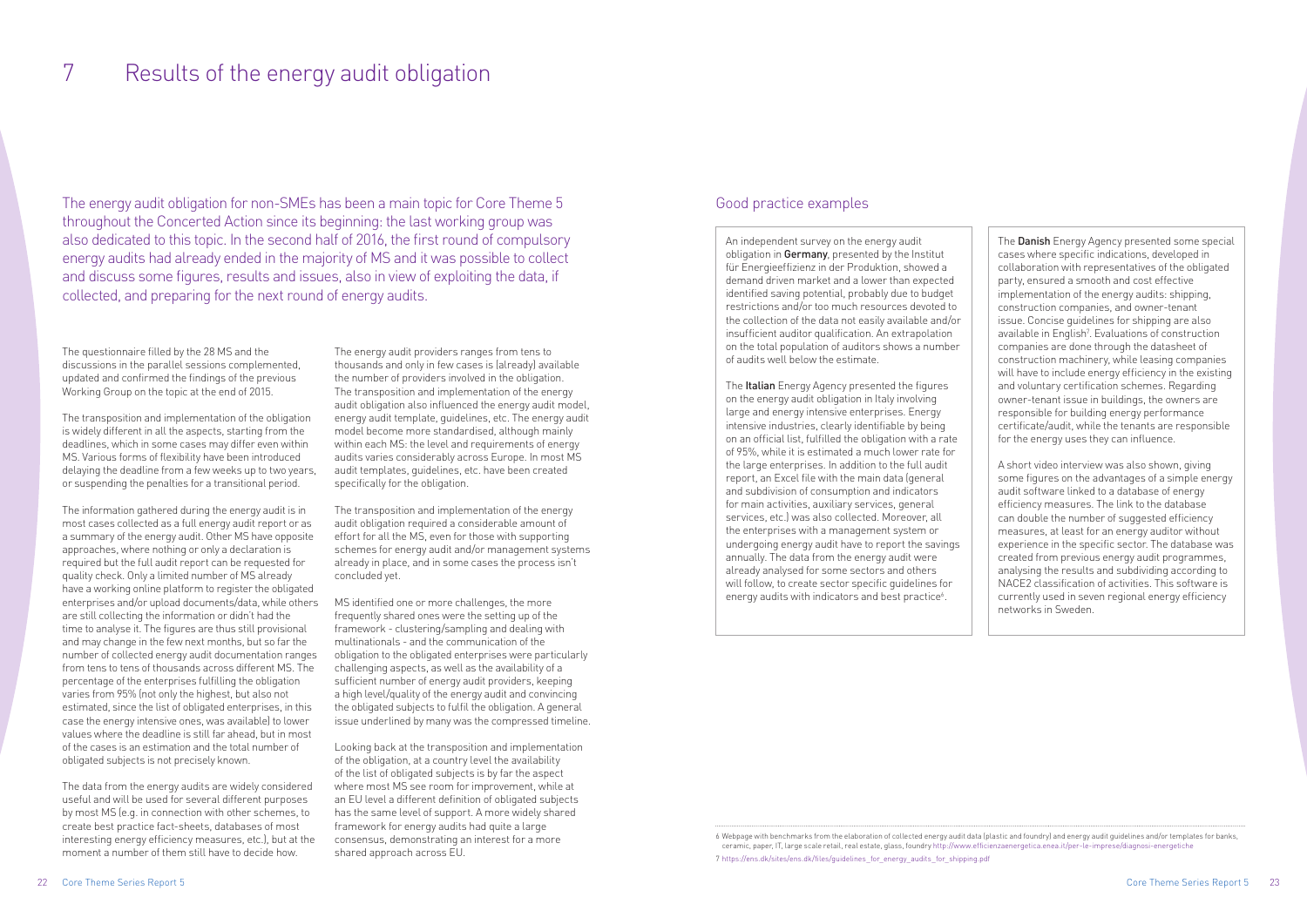#### Conclusions

The information gathered from the questionnaires and the discussions in the parallel sessions lead to the following conclusions.

There is room for improvement in Art. 8. The main point of consideration is the definition of obligated subjects, because the present definition doesn't allow for most MS to have a comprehensive list of obligated subjects or to guarantee the cost effectiveness of energy audits without introducing some form of flexibility. During discussions in previous WGs it was a shared opinion that the definition of non-SMEs is a weak point of the energy audit obligation. A different definition, also taking into account the consumption could make it easier to identify the subject in scope, communicate with them, check the fulfilment, obtain a higher fulfilment (see the practical example of Italy) and safeguard the cost effectiveness of the energy audits. All the participants of the second session in Bratislava were in favour of revising Art. 8 and the definition of obligated subjects.

More shared approaches to the energy audit obligation could be beneficial: a starting point could be the guidelines for international transport. Almost all the participants to the second session were in favour of common guidelines for aviation, while for other sectors the consensus was lower. There are guidelines for shipping in Denmark, which are also available in English: these could be used as a starting point.

A more shared approach to energy audits and audit provider requirements/qualification/certification could also facilitate mutual recognition of audit providers: the consensus among the participants to the second session was almost triple, moving from the ongoing situation with a different energy audit model in each country to more shared energy audit and audit provider requirements.

The number and the qualification of energy audit providers are a key element to guaranteeing competitive prices and cost effectiveness. Mutual recognition could help to have a sufficient number of providers, but also to tackle the shared concern on the quality of energy audit. MS should put quality controls in place to check that the market won't drive the price and the quality of energy audits too low, lowering the cost effectiveness.

Multinational enterprises are a concern for most of the MS (e.g. few sites with negligible consumption or a large number of similar sites) and at the same time multinationals have to face a variety of definitions and requirements, with an almost completely different framework in each MS. More shared approaches should be considered for a number of aspects to guarantee a more level playing field and more effective implementation, not only for obliged enterprises but also for energy audit providers and energy service providers. Other points raised also at past Working Groups include: audit guidelines, energy audit templates, collected data, proposed efficiency measures and their evaluation, and sampling/clustering.

Some of these changes would require an amendment to legislation: the EED recast could be the right moment to introduce them.

Data from energy audits/management systems, if collected, can usefully be exploited in several different ways, not only to support energy audits in SMEs or the next round of audit obligation. The most common and interesting practices are: sectorial best practices/ audit guidelines/benchmark/reference documents, databases with the most interesting sectorial efficiency measures or in connection with other existing supporting frameworks.

Collection of data on energy savings throughout the four year period, as various MS are planning to do, could help to better manage the energy audit framework and the accounting of the savings at MS level. A common approach for data collection and handling could be the topic for future discussions.

Energy audits should also address the owner-tenant issue, taking into account links and bonds among the interested parties, involving all of them and giving a specific list of opportunities to each one, e.g. long term opportunities for the landlord, short term opportunities and/or opportunities linked to typical renovation activities for the tenant.

Heat mapping and evaluation of potential (supply and demand side) could be enhanced with the results from the energy audit. A higher quality and definition of these instruments can also improve the chance of connection to an existing network or to find users interested in selling or buying the available excess energy.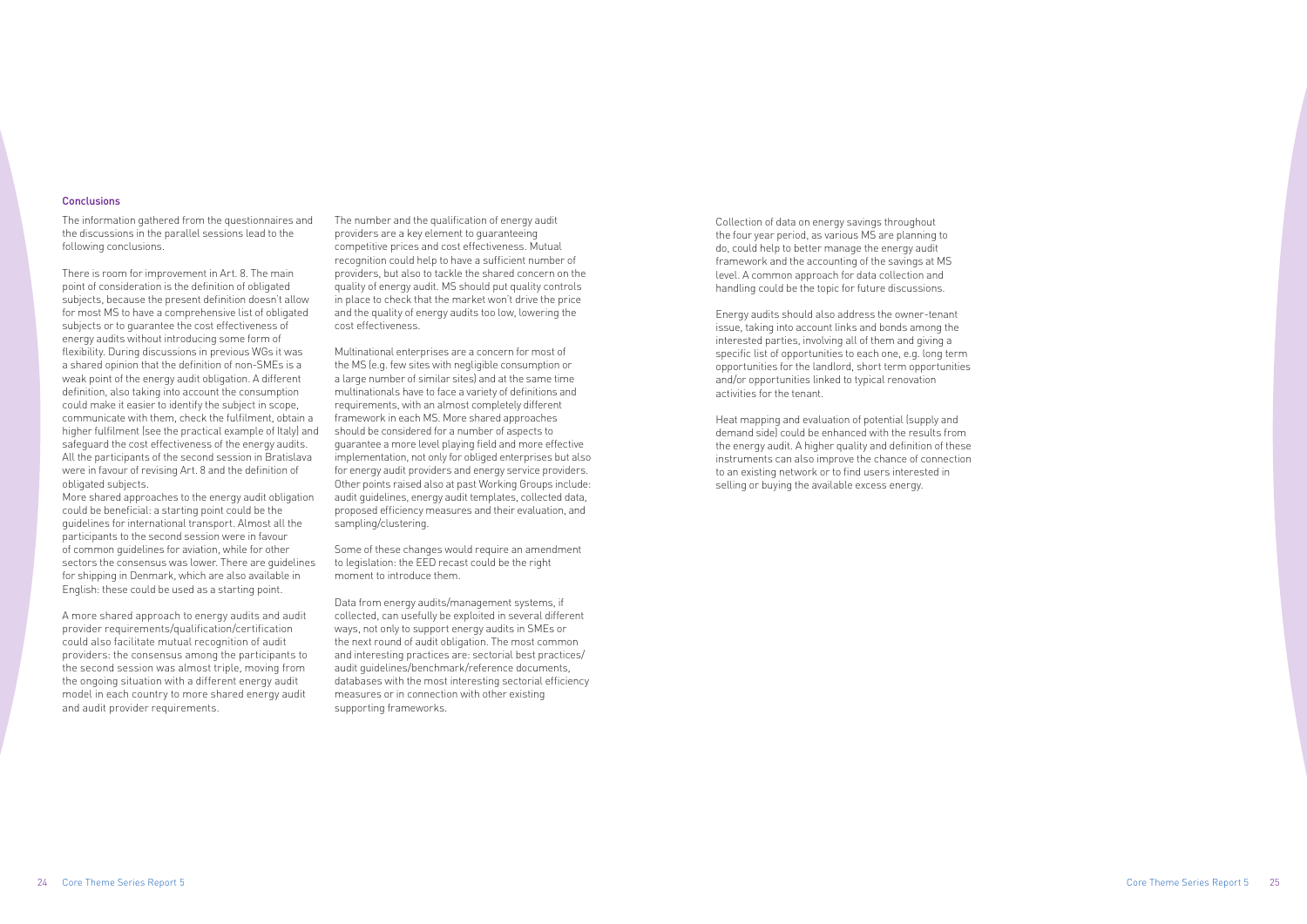Split incentives in the building sector, between the different parties bound by the terms of a contract, is the split of motivations prompting the parties engaged in a contract to pursue different objectives.

### 8 Split incentives

The issue has many names: split incentives, agency dilemma, principal – agent, landlord – tenant, misaligned financial incentives,. and it is a market failure that usually arises when one party is responsible for the investment costs while the other party takes advantage of the cost savings during operation. In the building sector the issue is present between owner and tenant where the tenant pays the rent and also the energy bill, so the owner has no interest in investing in efficiency measures. It is also present among owners or among tenants – typically when it is not possible to measure the usage of energy or services inside the same organisation, when owner and tenant are different offices or departments with different goals. There is also the case, sometimes called "reverse split incentive" when the owner pays the energy/services thus the tenant has little/no motivation to limit their usage (e.g. hotels, but also schools).

Some of the solutions applied to tackle this issue in one sector can fit also for other sectors. For instance life cycle costing - utilised to optimise the planning, design and construction of state buildings in the US since the seventies - is among the minimum requirements for the evaluation of energy audit opportunities in Annex VI of the EED.

Around 60% of the Member States gave some information regarding split incentives in the 2014 National Energy Efficiency Action Plan (NEEAP), underlining the fact that it is considered and perceived as a barrier, at least in some circumstances. NEEAPs contain more or less detailed analysis of the issue and in around half of the cases the on-going measures to address it; while in the other cases mainly or only proposals, more or less precise and articulated, to modify or introduce new legal provisions are outlined.

Split incentives are reported to be a barrier to energy efficiency, which is often present between owners and tenants in residential and private buildings and among owners in residential buildings, while they are less common among owners in non-residential buildings and between real estate developers and the incoming owner in residential and non residential buildings. The situation is different in different Member States, and in different sectors, due to the particular conditions (building property, building typology, weather, etc.).

In the non residential buildings the split incentives are less of a barrier, this is probably due to the fact that there is a lower information gap and that for the private sector (at least in some Member States), the contract duration is shorter, thus it is easier to renegotiate the contract conditions or find another solution on the market. From the energy efficiency perspective, with shorter contracts, there is lower stimulus for the owner to invest, mainly in longer payback time measures, due to the higher uncertainties.

Measures to tackle split incentives are already in place in over 60% of the Member States and there are plans to introduce measures in around half of them. Some of those measures specifically address split incentives, while others also address or are mainly addressed at other issues. The measures described in the answers to the questionnaire and in the NEEAPs can be divided into regulatory/legislative (also comprehending guarantee funds, incentives and partially ESCO and energy performance contracting) and other support measures such as tools, model contracts, etc.

Figure 6: Measures to tackle the split incentive issue



In Figure 6 there is an attempt to group the measures: on the left are those more related to the building, on the right are those more related to financing and at the bottom the tools, etc. divided by sectors.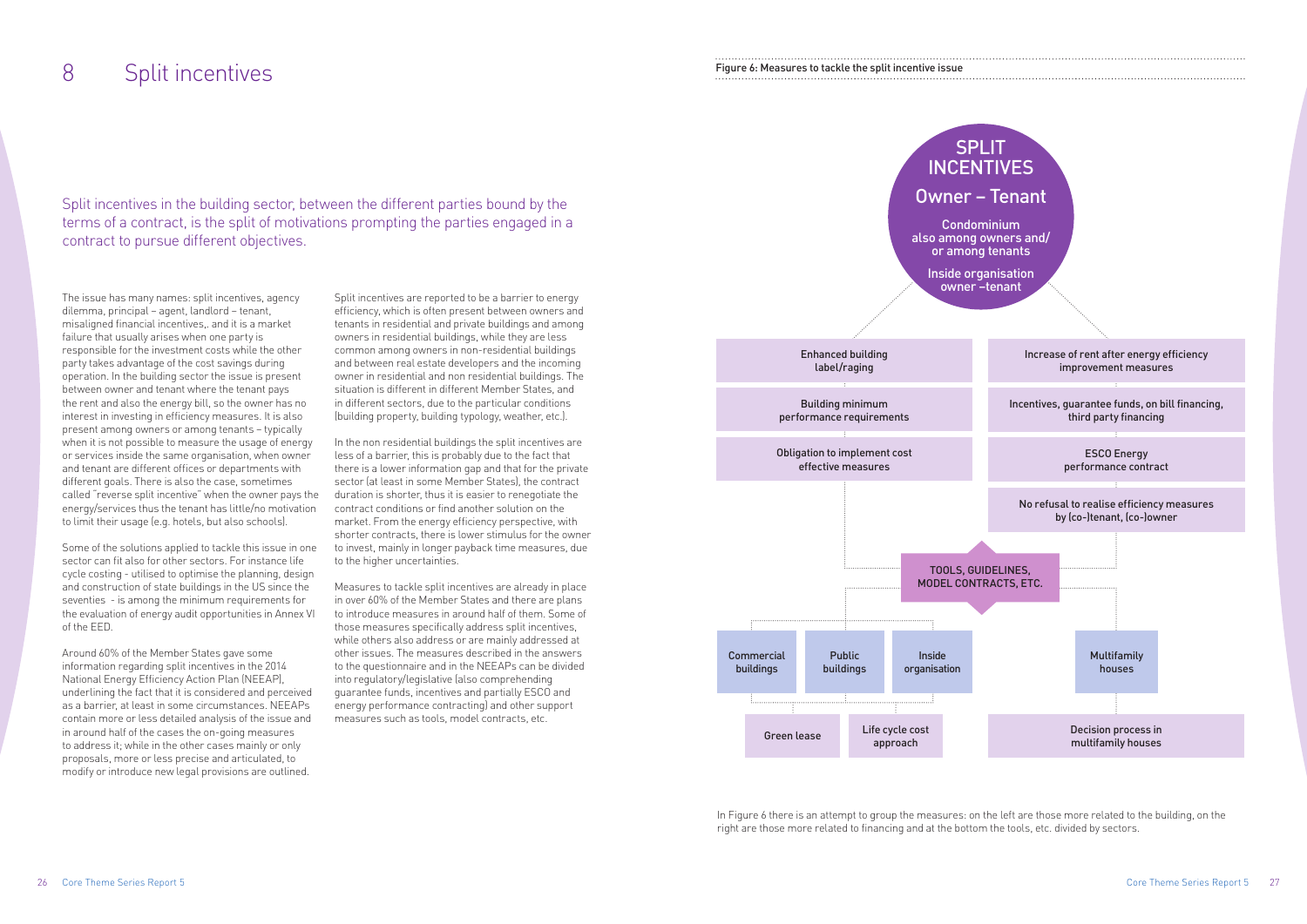### Good practice example

 The green lease (a collaborative ownertenant approach to save resources and money) for the non-residential sector has so far seen little implementation in various Member States, but is considered a promising instrument.

It doesn't seem to be complex and the benefits are for both parties, not only in terms of energy and economic savings, but also for public image. The main support mechanisms available for this practice are model contracts or an interactive web platform (see NL presentation).

Among the other measures, an enhanced building rating/certificate targeted at split incentives is probably the most replicable, since the instrument is in place in all Member States. It seems, from the example in the Dutch retail sector, that with relatively limited additional efforts it could be possible to achieve much higher results compared to the standard rating/certificate. Moreover this would also be an opportunity to enhance the effect of the rating/certificate on the market. In the UK regulations have been introduced to set a minimum energy efficiency standard for all categories of domestic private rented property. The minimum energy efficiency standard will be set at an E Energy Performance Certificate (EPC) rating. The regulations will apply from 1 April 2018 upon the granting of a new tenancy to a new tenant, and a new tenancy to an existing tenant, then from 1 April 2020, the regulations will apply to all privately rented property in scope of the regulations. The regulations provide for a number of exemptions to the E-rating requirement including where all costeffective improvements capable of being installed within the Green Deal's Golden Rule have been undertaken and the property remains below an E –rating.

### **Conclusions**

The presence and the importance of the split incentives issue depends on many different factors such as weather, ownership, contract type (covering or not energy/services), contract duration, presence of meters/cost allocators, energy prices, and the measures in place to tackle the issue. In the same MS the issue can be almost non-existent in one sector and, under certain circumstances, be more diffused and important in another.

The issue is quite complex and involves a large number of subjects, thus it seems that it cannot be addressed via one measure alone, but through a combination of measures. Measures are in many cases linked, or require others as prerequisite. For instance, to use energy performance contracts in third party financing there must be the possibility of increasing the rent, taking into account the lower energy/services bills of the tenants<sup>8</sup>. A solution to make this process smoother could be a voluntary agreement between associations of owners and tenants, with a guarantee that the total expenditure will not rise; or an amendment to the regulatory framework. A regulatory framework is also a prerequisite for energy services, third party financing, and preventing the refusal of a tenant (or landlord) to implement energy efficiency measures.

In multi-family houses the decision process is critical, and can also preclude the implementation of measures if incentives, funds and/or performance contracts are present. This issue is not only a matter of obtaining a majority decision, it has to be addressed with communication and decisionmaking support and tools, model conventions for common installation on private parts, and tailored financing/revolving funds for multifamily houses.

For the non residential public sector, and to tackle split incentives inside organisations, an all-inclusive rent and life cycle costing approach should be considered. If compatible with legislation and accounting rules, the creation of an internal revolving fund, fed by revenue streams from savings resulting from the implementation of energy efficiency measures, should also be evaluated.

The problem of split incentives can clearly not be dealt with via a one-size-fits-all solution. Measures must be tailored to Member States' specific conditions (e.g. taking into account typical contract type and duration).

## 9 Model contract and guidelines for energy performance contracts in the public sector

A questionnaire was circulated among the CA EED participants to investigate the way Member States have approached the provisions of Art. 18 and Art. 19 to foster energy performance contracting and third party financing within the public sector.

The establishment of a model contract at national level (figure 7) for energy performance contracting in the public sector has been initiated in half of MS, of which two thirds were initiated before the obligation in the framework of the EED was introduced. However, at regional/local level it has been much less developed.

The same is true of the establishment of contract guidelines at national level for energy performance contracting, which 10 MS established before the EED came into force, and 5 established under its compulsion.

Both model contracts and contract guidelines are present in 13 MS, in 9 of them they were introduced before the EED came into force.

Article 18 and 19 of the EED refer to either the taking up of energy services, indicating ways to support the public sector, and the removal of regulatory and non-regulatory barriers deterring the public bodies from energy performance contracting (EPC) and third party financing (TPF).

8 See for example: Overcoming the split incentive barrier in the building sector, Marco Corradi, presentation at JRC workshop in Namour 19 March 2014 http://iet.jrc.ec.europa.eu/energyefficiency/sites/energyefficiency/files/files/documents/events/03\_corradi\_13.03.14.pdf

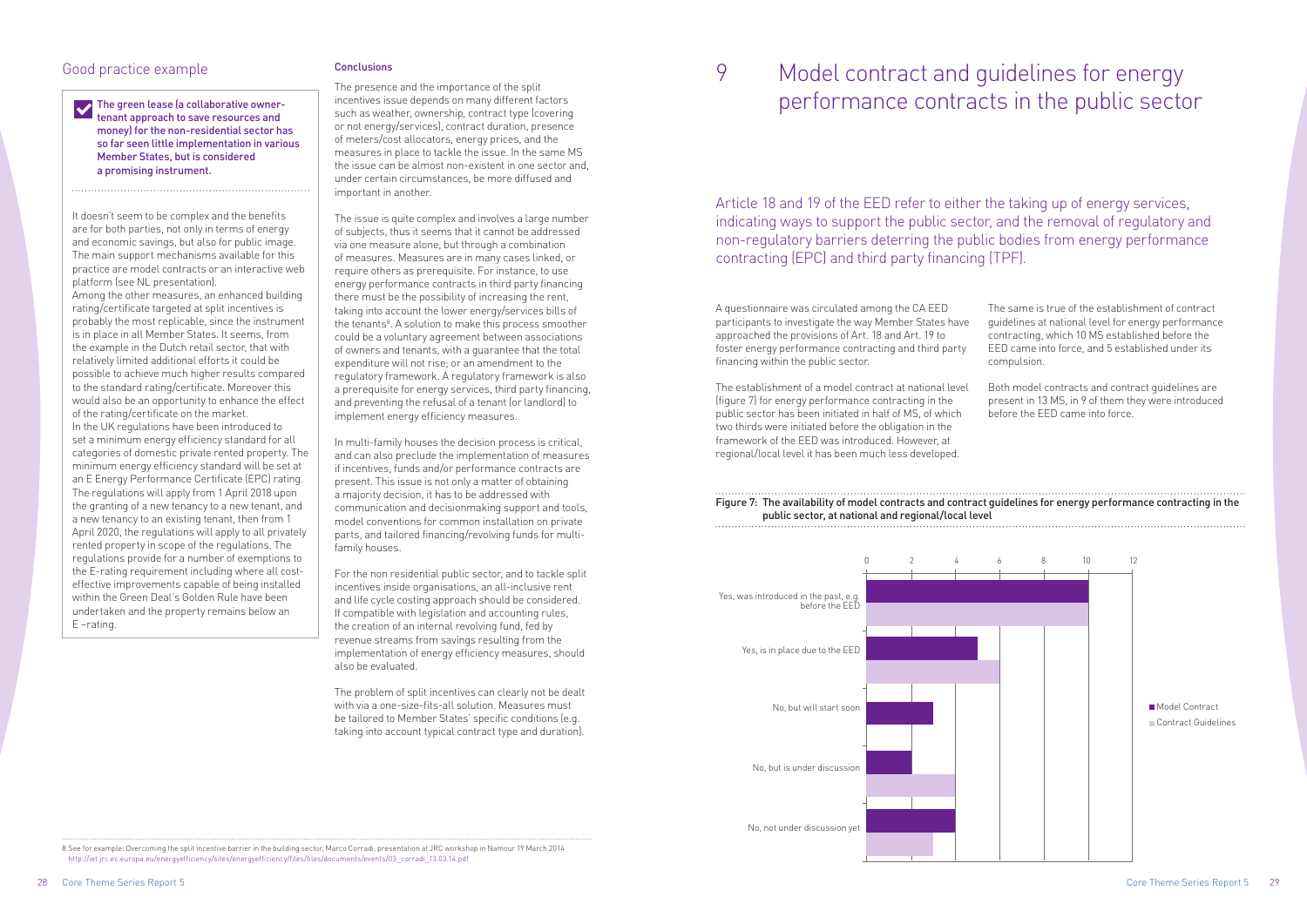The main reasons for the development of model contracts and contract guidelines have been: the growing EPC market and the need for standardised guidelines or minimum criteria to be covered by the ESCO contracts; encouragement of utilizing ESCO and EPC concepts in large building situations, where procurement rules and competition makes ESCO tendering more challenging.

- Taking experience from abroad
- Involving a limited number of experts

Where established, the contracts are either part of regulations or published independently without obligation for use.

The most common options for the development of model contracts are:

• Collecting contracts and information from the existing national market

Regarding the items that should be included in an energy performance contract, (as listed in EED Annex XIII), around 1/3 of the MSs have fulfilled all minimum requirements (some of these following the publication of the EED), while some have only partially fulfilled these requirements due to particular constraints. For instance, in some markets, clear and transparent measurement and verification (transparency) seems to be an issue; and non-disclosure of consumption/ savings data is considered a competitive factor (e.g. for subsequent tendering) and a security margin in case of issues (e.g. underperformance).

Information on best practices for energy performance contracting in the public sector is mostly provided in the frame of wider information on energy efficiency, to be used in both the public sector and private sector. Successful ESCO/ EPC projects have been disseminated and valorised through journals, seminars, and websites.

Information on best practices in the public sector with cost-benefit analysis using a life cycle approach has not been developed so much (only 1/6 of the MSs), and is under evaluation in another third. The question is: if ESCO/ EPC projects are long term contracts in nature, and it is appropriate to include long term cost analysis into the contracts, why is such a practice still difficult?

A wide range of prerequisites or accompanying measures that may foster the diffusion of energy performance contracts can be gathered under the following categories: information and awareness of all the parties and stakeholders involved; training and communication to a sectorial target; consultancy support by facilitator agencies to applicants and to public administrations in developing regulatory frameworks; bundling of building sets in a single contract, or of smaller similar contracts (e.g. of small municipalities) in a bigger framework tender to reduce risk for ESCOs; and online systems. Centralised contracting can simplify EPC for the public sector and scale it down to a single small building.

#### **Conclusions**

### Good practice example

| The following tools/approaches can foster<br><b>EPC in different ways:</b> |                                                                                                                                                                                                                                                                                                                                                                                                                                                                        |  |
|----------------------------------------------------------------------------|------------------------------------------------------------------------------------------------------------------------------------------------------------------------------------------------------------------------------------------------------------------------------------------------------------------------------------------------------------------------------------------------------------------------------------------------------------------------|--|
|                                                                            | In all markets, regardless of the different<br>stage they are at, facilitators for EPC have<br>an important role to play in the public sector<br>(and not only). Energy agencies (e.g. IE) and<br>associations of energy services providers<br>(e.g. CZ) also have an important role to play in<br>fostering EPC through guidelines and websites.                                                                                                                      |  |
|                                                                            | NL: A web tool has been established for EPC<br>for commercial buildings, but can also be<br>used for public buildings. It can be used for<br>HVAC systems, energy management and<br>maintenance, or for the entire building. It is<br>more flexible than a traditional model contract.<br>It is also available in English.                                                                                                                                             |  |
|                                                                            | Transparense project: European Code of<br>Conduct for Energy Performance Contracting.<br>The barriers to EPC are mainly trust,<br>complexity and lack of regulation. A code of<br>conduct shared with stakeholders at national<br>and European level can orient and give more<br>guarantee to the client (points can be added to<br>the contract), and at the same time is a way to<br>diffuse information on EPC and can be used as<br>a marketing tool for the ESCO. |  |

The diffusion of EPC is still far from its potential, even in developed markets. To foster its use in the public sector a crucial point is the clarification of balance/ off balance sheet treatment, and a simplification of accounting and tender procedures; also, in more mature markets, the main barriers are legislative. As in any market, when dealing with financial issues a more standardised approach can help in growing the market, simplifying transactions and lowering their costs. Most of the tools/approaches presented and/ or discussed take this direction (guidelines/support for tendering and contracting, contracts/contract guidelines, qualification/code of conduct, measurement and verification, etc.). Since every case (or building) is different there must be enough flexibility to adapt to each situation.

Facilitators are crucial to the market at all stages, but sometimes their availability or qualification is not enough to meet the market needs. Qualification/ certification of facilitators (and energy experts) should be considered.

The transaction costs are high: support/subsidies for preparation of EPC (e.g. covering a part of the costs of facilitators) and guarantee funds are quite diffused among MS, including those with a more mature market.

The first step is to understand the needs and the situation, starting with data gathering and an energy audit. Then it will be possible to evaluate what the best solution is; this is not always a performance contract.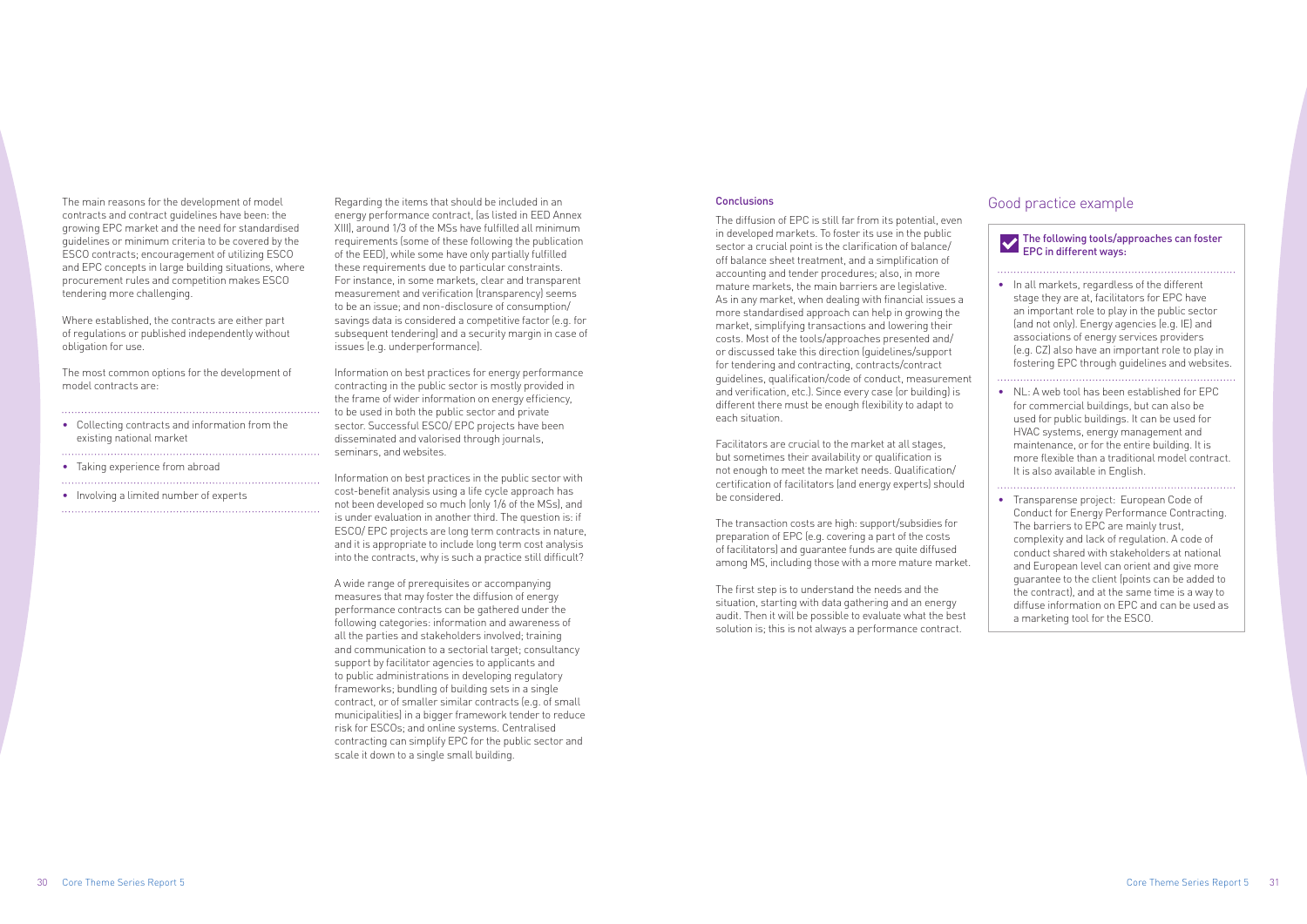Article 18 of the EED requires MS to promote the energy services market encouraging the development of quality labels or making publicly available list of qualified/certified energy service providers. MS should also consider, to support the proper functioning of this market, an independent mechanism for the efficient handling of complaints.

### 10 Lists of energy service providers, quality labels and handling of complaints

### Lists and quality labels

Lists of providers are generally considered very helpful to customers as they can use them to understand what the market offers and who the appropriate providers to get in touch with are for services from energy analysis/audit to design, implementation, management and maintenance of energy efficiency measures, and eventually also performance contracts and/or third

party financing. Moreover, lists usually guarantee that these actors have a track record and/or are qualified and/or certified. In fact, in the majority of MS, lists and/ or labels are publicly available for providers of various energy related services (Figure 8). Where labels are present, there is usually also a list.

Energy auditors for compulsory energy audits Energy auditors for voluntary energy audits Energy experts/ energy managers Providers of building energy performance ESCO/energy services providers Installers of building systems/components Installers of renewable systems Other 0 5 10 15 20 25 **List** Label

Figure 8: Publicly available lists or labels (based on answers of participants from 25 Member States)

 The lists normally have several mandatory criteria (mostly experience and qualification) and voluntary criteria (mostly competences in performance contracting and financing). Filtering/searching functions aren't always present, but can facilitate access. In the same MS there can be one list/label with advanced search features and another without, probably due to the diverse number of entries, kind of users and resources involved.

Inclusion in a list/label is often compulsory for ESCO and energy audit providers who want to take part in some financial support or incentive (also linked to EED Article 7) or provide energy audits for non-SMEs (EED Article 8).

The lists should be updated from time to time, but the timing can vary. There is also often some form of check whether the qualifications of the providers on the list meet the requirements. Some lists are based on market self-regulation, and in the same MS both controlled and market based lists can be present for different sectors. Communications from users (e.g. complaints, non-conformity) are usually considered to manage the lists. In some cases, there are customer satisfaction surveys but there are no examples of structured feedback mechanisms.

### Handling of complaints

An independent mechanism to efficiently handle complaints and out-of-court settlement of disputes arising from energy service contracts is present in one third of MS. In two MS this mechanism has been established specifically for disputes on energy services. It is interesting to note that MS where it is not present have energy service markets at different stages. The absence of this mechanism has been justified in an MS with a less developed market as a consequence of a not yet developed enough market, and in an MS with a more developed market "because there is no need for this kind of mechanism". Whether this mechanism is present or not, there is a certain freedom for the contractual parties to agree how to solve the issues in a number of MS. When the mechanism is present, the alternative is court or, in one case, arbitration. When there is no independent mechanism there is a wider set of solutions. However, this could be an artificial result because the number of MS without independent mechanisms is twice the number of MS with a mechanism.

Different approaches are present in almost all the investigated aspects of lists/labels and independent mechanisms, though this is apparently not linked to the maturity of the energy services or other providers/ professionals market. Different approaches often coexist in the same MS. This is linked to the differences of service, size, customers, etc. of various services providers, professionals and installers, but also to the variety of past, present and country specific conditions.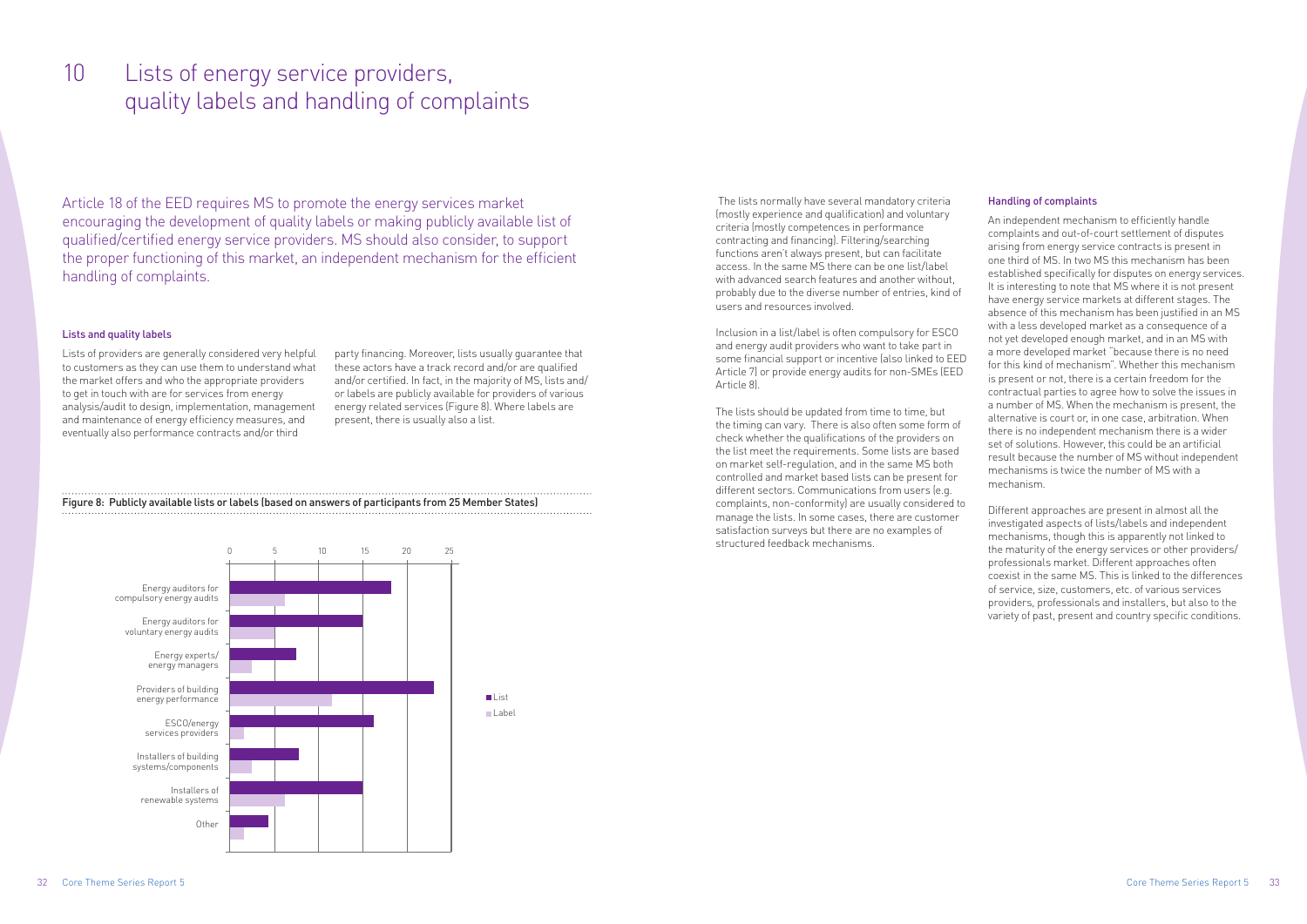### Good practice examples

### Lists and labels. In the Netherlands the

www.qbisnl.nl website has all the lists except the one of ESCOs, which is based on the signature of the Transparencecode of conduct. Government support is provided mostly by giving visibility. The list is hosted by an association of service providers.

**Germany** illustrated two lists, one of service providers - free, based on self-declaration and with around 3,000 registered providers - and the efficiency expert list - for which there is a fee as well as entrance and periodic checks with almost 14,000 professionals listed. This second list is more popular since it is linked to various support schemes.

Handling complaints. The 'Adjudication Committee' is a mechanism in the Netherlands used to solve complaints applicable to energy service sector up to certain thresholds (Đ5,000 for consumers and £50,000 for businesses).

The model contract for the public sector in **Ireland** has provisions to manage complaints, with three levels or in specific cases (e.g. measurement and verification of savings) expert determination if senior members' good faith efforts fail.

Croatia has a specific mechanism set up to solve disputes in a programme for the energy renovation of public sector buildings. A third party can be asked to check the project savings by project documentation and can also check if the works were done according to the project specifications.

### Conclusions

### Lists and quality labels

Lists are widely used among MS, mostly for providers of building energy performance certificates but also for energy audit providers and energy service providers. 'Service providers' has a quite broad definition, often gathering energy related professionals and providers of different kind of services. Some MS consider ESCOs only as service providers offering energy performance contracts, while others have a broader definition. This may explain some of the differences in the way the lists are created and maintained and in the number of providers listed.

Lists are an important communication/marketing channel to end-users/customers for the listed professionals and/or providers, so it is very important to consider their accessibility and usability. Lists build trust in the market, make it more transparent and in some cases set a quality standard. The signing of a code of conduct to join the list can help to build trust and facilitate marketing, especially if a qualification/ certification/quality control scheme are not present. The filtering/searching options, a must-have feature to enhance accessibility, should also be tailored to the type of list. For instance, filtering for the offered services (maybe also with the option to combine them) could be coupled with the indication of the distance from the customer (e.g. city or postcode search) for professionals or with a geographical indexing (map visualisation) for service providers.

Experience/references have a major role in marketbased lists and in general are considered very important for all lists. Information should be more detailed where clients have more time and resources to search and compare (i.e. not domestic clients). Showing recent (e.g. 3-5 years) and the last years' experience/references (limiting the timespan or with a filter function) helps to both demonstrate that providers are still active in the sector and also to force providers to update their details at least annually. Keeping the lists/labels up to date is very important and is one of the challenges. Another way to ensure it happens could be to require an annual validation from the different professionals/providers, eliminating them from the list if such validation is not performed.

Market based certifications, qualifications and labels also have the issue of a potential conflict of interest where the organisation issuing and controlling the certification, labels, etc., is also paid to monitor by the monitored.

There is less experience of labels which, in general, are perceived as expensive (potentially limiting the participation of young/start-up companies due to the costs) and so more appropriate for a mature/ competitive market,. Lists can be free or can require a fee from the listed providers, but it is more what the list offers that determines the success of the list than its annual fee. The resources to setup and maintain a list can be limited.

There are usually distinct lists/labels for different providers/professionals, hosted in different places. In order to simplify their use and better direct the enduser, the creation of a website should be considered, hosted by an institutional body, with all the lists of energy related providers (or at least a webpage with links to all the lists).

### Handling of complaints

Complaints in the energy service market need first of all a quick and accessible mechanism as it is usually in the interest of both parties not to interrupt the service. The experience of some MS on the use of an ombudsman or other form of dispute resolution, with no or low costs and short, fixed response times, is working for complaints of citizens/small users with energy suppliers and providers of energy services. Usually these mechanisms have limitations on the maximum monetary amount of the dispute which makes them not generally applicable to service providers or to the typical size of performance contracts. The energy service contracts themselves also regulate the handling of complaints, although dedicated clauses are usually quite standard and concise, not addressing the specificity of an energy service contract with or without performance guarantee(s). In contracts with major interests, more extensive provisions for dispute resolution should be included.

The energy service contract model for the public sector in Ireland is an interesting example, with three different levels of complaint resolution, starting internally with a meeting of a senior member of each of the

parties trying to solve the complaint with good faith efforts within a couple of weeks. At the second level, a mediator mutually agreed or appointed by a technical third party is used before (third level) an arbiter in involved – chosen in the same way - which is a binding process. There is also an expert determination for specific circumstances (e.g. measurement and verification of savings, etc.) after the meeting of the senior members.

Facilitators can have a role in dispute resolution, having specific knowledge in contract and technical issues and skills to facilitate an agreement between the parties. The facilitator can be the one involved in the early phase of the contract - thus knowing the project - if both parties agree, or another facilitator maybe chosen by a third party.

### Learnings from the Concerted Action Core Theme 5

The learnings - what was directly used or useful in the transposition and/or implementation of EED Articles 8, 18 and 19 - from Working Groups of Core Theme 5 during the whole CA EED and other exchanges in open space sessions or bilaterally, have been investigated with the participants of the last parallel session of Core Theme 5. Most of the feedback is related to Article 8, but there is also some regarding the list of energy service providers, energy performance contracting model contract/contract guidelines and their legal aspects. Regarding Article 8 various aspects were of interest (enterprises in scope, energy in scope, qualification/certification, lists of energy audit providers, recognition of abroad energy audit providers, energy audit guidelines, multisite enterprises, ownertenant issue, collection of energy audit data and its use, approach to specific sector(s), various forms of flexibility, implementation of efficiency measures and management systems, also for SMEs).

The comparison of approaches through all MS not only gave the possibility to share issues and possible solutions for the transposition of various aspects of Article 8, but was also helpful in national discussions with stakeholders.

All presentations and good practice fact sheets, together with the reports are available at: http://ca-eed.eu/themes/energy-services-ct5